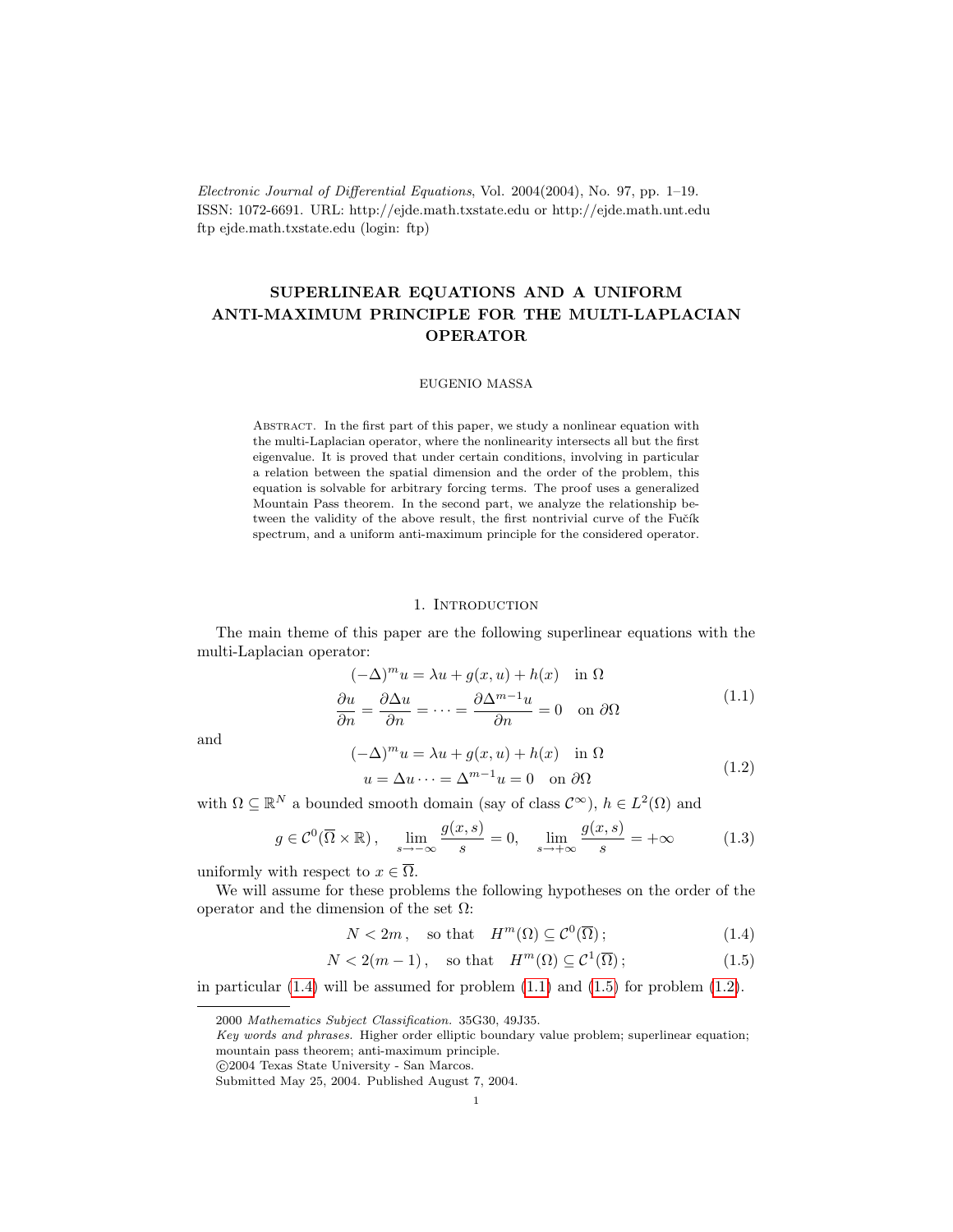Some hypotheses on the growth at infinity of the nonlinearity q will be needed in order to obtain the PS condition for the functional associated to the above problems: Defining  $G(x, s) = \int_0^s g(x, \xi) d\xi$ , we require

$$
\exists \,\theta \in \left(0, \frac{1}{2}\right), \, s_0 > 0 \text{ such that } 0 < G(x, s) \le \theta s g(x, s) \,\forall s > s_0. \tag{1.6}
$$

Moreover, for  $\lambda$  equal to the first eigenvalue of the operator, we will assume the nonresonance condition

<span id="page-1-1"></span><span id="page-1-0"></span>
$$
g(x,s) > 0, \quad \lim_{s \to -\infty} g(x,s) = 0 \tag{1.7}
$$

uniformly with respect to  $x \in \overline{\Omega}$ .

We will refer to the boundary conditions in  $(1.1)$  as the case  $(N)$  and to those in  $(1.2)$  as the case  $(D)$ ; moreover, we will usually write the results for the case  $(N)$ and when needed remark in parentheses what is different for the case (D).

In the following we will denote by  $0 \leq \lambda_1 < \lambda_2 \leq \lambda_3 \leq \cdots \leq \lambda_k \leq \ldots$  the eigenvalues of  $-\Delta$  in  $H^1(\Omega)$  (resp. in  $H_0^1(\Omega)$  when considering the case (D)) and with  $\{\phi_k\}_{k=1,2,\ldots}$  the corresponding eigenfunctions, which will be taken orthogonal and normalized with  $\|\phi_k\|_{L^2} = 1$  and  $\phi_1 > 0$ .

The main result of the paper is the following.

<span id="page-1-2"></span>**Theorem 1.1.** Under hypotheses  $(1.4)$  (resp.  $(1.5)$ ),  $(1.3)$  and  $(1.6)$ , there exists  $\gamma > \lambda_1^m$  such that if  $\lambda \in (\lambda_1^m, \gamma)$ , then there exists a solution of problem [\(1.1\)](#page-0-1) (resp.  $(1.2)$  for all  $h \in L^2(\Omega)$ .

Moreover, if  $\lambda = \lambda_1^m$  and in addition hypothesis [\(1.7\)](#page-1-1) holds, then there exists a solution for  $h \in L^2(\Omega)$  if and only if  $\int_{\Omega} h \phi_1 < 0$ .

**Remark 1.2.** The hypotheses  $(1.3)$  and  $(1.6)$  are satisfied for example by the function  $g(x, s) = e^s$ , which satisfies also [\(1.7\)](#page-1-1).

Theorem [\(1.1\)](#page-1-2) is proved in section [\(3\)](#page-3-0), except for the technical PS condition, which is proved in section [\(5\)](#page-14-0). The proof uses a generalized Mountain Pass theorem: we prove the existence of a linking structure for the functional associated to the problems  $(1.1)$  and  $(1.2)$ , by building a suitable set on which it is simple to estimate both the nonlinearity  $g$  and the principal part of the functional and which divides the function space into two components containing respectively  $\phi_1$  and  $-\phi_1$ .

The value  $\gamma$  in theorem [\(1.1\)](#page-1-2) is obtained by the following variational characterization

<span id="page-1-3"></span>
$$
\gamma = \inf \left\{ \frac{\int_{\Omega} |\nabla^m u|^2}{\int_{\Omega} u^2} \text{ with } u \in H_*^m(\Omega) \setminus \{0\} \text{ and } \sup_{x \in \Omega} \frac{u(x)}{\phi_1(x)} = 0 \right\} \tag{1.8}
$$

(see section [\(2\)](#page-2-0) for the definition of the space  $H_*^m(\Omega)$ ).

In the second part of the paper (section [\(4\)](#page-9-0)) we show, by variational techniques, the existence of a connection between the above value  $\gamma$ , the first nontrivial curve of the Fučík spectrum and a uniform anti-maximum principle (uAMP for short) for the operators in problem  $(1.1)$  and  $(1.2)$ .

In brief, the uAMP is a reversing sign property of the operator  $((-\Delta)^m - \lambda)$ : it holds when, for  $\lambda$  in a certain interval, a positive forcing term produces a negative solution (see in section  $(4)$  for more details about the uAMP and the Fučík spectrum).

The result is given in theorem  $(4.2)$ ; in particular we show that, under hypoth-esis [\(1.4\)](#page-0-0) (resp. [\(1.5\)](#page-0-2)) the uAMP holds in  $(\lambda_1^m, \gamma]$  and  $\gamma$  also coincides with the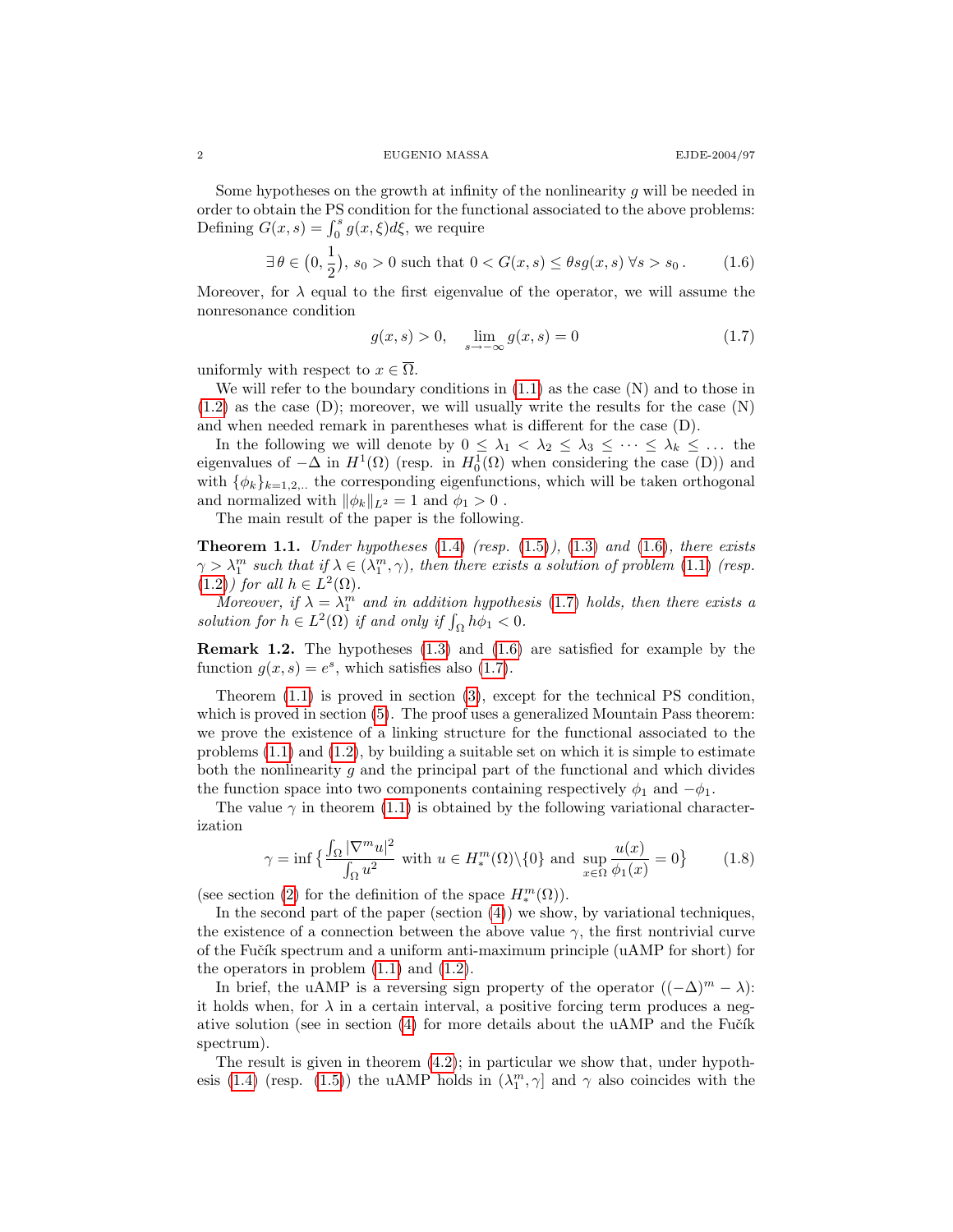asymptote of the first nontrivial curve of the Fučík spectrum. On the other hand, when  $(1.4)$  (resp.  $(1.5)$ ) is not satisfied, no uAMP holds and the asymptote of the first nontrivial curve of the Fučík spectrum coincides with  $\lambda_1^m$ .

Since  $\gamma$  is characterized variationally, the above connection also provides a characterization for the limit of validity of the uAMP.

1.1. Related results. Theorem [\(1.1\)](#page-1-2) (and the techniques used in its proof) is in the same spirit as the results in [\[8\]](#page-18-0) and in [\[13\]](#page-18-1): these results were obtained for the Laplacian operator in an interval and only allowed conditions of the type (N) (that is the Neumann problem); actually in the case (N) hypothesis [\(1.4\)](#page-0-0) with  $m = 1$ implies  $N = 1$  and so theorem [\(1.1\)](#page-1-2) corresponds to the result in [\[8\]](#page-18-0), while in the case (D) hypothesis [\(1.5\)](#page-0-2) may be satisfied only for  $m \geq 2$ .

In [\[8\]](#page-18-0) and [\[13\]](#page-18-1) the value  $\gamma$  was obtained both variationally and explicitly; here we obtain the characterization in [\(1.8\)](#page-1-3) for the general case and we will be able to calculate it only for the one dimensional fourth order case (see the propositions  $(3.9)$  and  $(3.10)$ ).

The anti-maximum and uniform anti-maximum principles are largely treated in [\[3,](#page-18-2) [7,](#page-18-3) [1\]](#page-18-4) for Laplacian and p-Laplacian operators; in the latter two the authors proved, respectively for the Laplacian and the p-Laplacian, the strict relationship of these properties with the behavior of the first nontrivial curve of the Fučík spectrum; in particular they obtained, as we do here for the higher order problem, that in those cases in which the asymptote of this curve is bounded away from the first eigenvalue, the uAMP holds indeed between this eigenvalue and the asymptote, while it does not hold when the asymptote and the eigenvalue coincide. In fact, the techniques we use here are inspired from these two papers, and for  $m = 1$  our result corresponds to that in [\[7\]](#page-18-3).

Results concerning the AMP and uAMP for higher order operators with boundary conditions like in [\(1.2\)](#page-0-3) (and more general ones) have recently been found in [\[4,](#page-18-5) [5,](#page-18-6) [10\]](#page-18-7). In particular it is obtained in [\[4,](#page-18-5) [5\]](#page-18-6) that the uAMP holds under hypothesis  $(1.5)$ , while in  $[10]$  it is proved that hypothesis  $(1.5)$  is indeed necessary for the uAMP to hold. In [\[4\]](#page-18-5), boundary conditions of mixed type (Robin) are also considered, obtaining the uAMP under hypothesis [\(1.4\)](#page-0-0).

We remark that in these papers about higher order operators, there is no estimate of the upper limit of validity of the uAMP, so that the variational characterization we obtain here looks to be an interesting result by itself.

#### 2. Variational formulation of the problem

<span id="page-2-0"></span>In this work we consider the differential operator  $(-\Delta)^m$ ; in dealing with it, we will use the notation  $\nabla^{2h}u = \Delta^h u$  and  $\nabla^{2h+1}u = \nabla(\Delta^h u)$ .

We will look for weak solutions in the space  $H^m(\Omega)$ : let  $B_N$  (resp.  $B_D$ ) be the operator that maps u to the vector of the traces on  $\partial\Omega$  of the derivatives of order strictly lower than m which are imposed in problem  $(1.1)$  (resp.  $(1.2)$ ): then the problem in variational form reads

$$
u\in H^m_*(\Omega)\quad\text{such that}\quad
$$

$$
\int_{\Omega} \nabla^m u \nabla^m v - \lambda \int_{\Omega} uv - \int_{\Omega} g(x, u)v - \int_{\Omega} hv = 0 \quad \text{for all } v \in H_*^m(\Omega), \tag{2.1}
$$

where

$$
H_*^m(\Omega) = \{ u \in H^m(\Omega) \text{ such that } B_*u = 0 \},
$$
\n(2.2)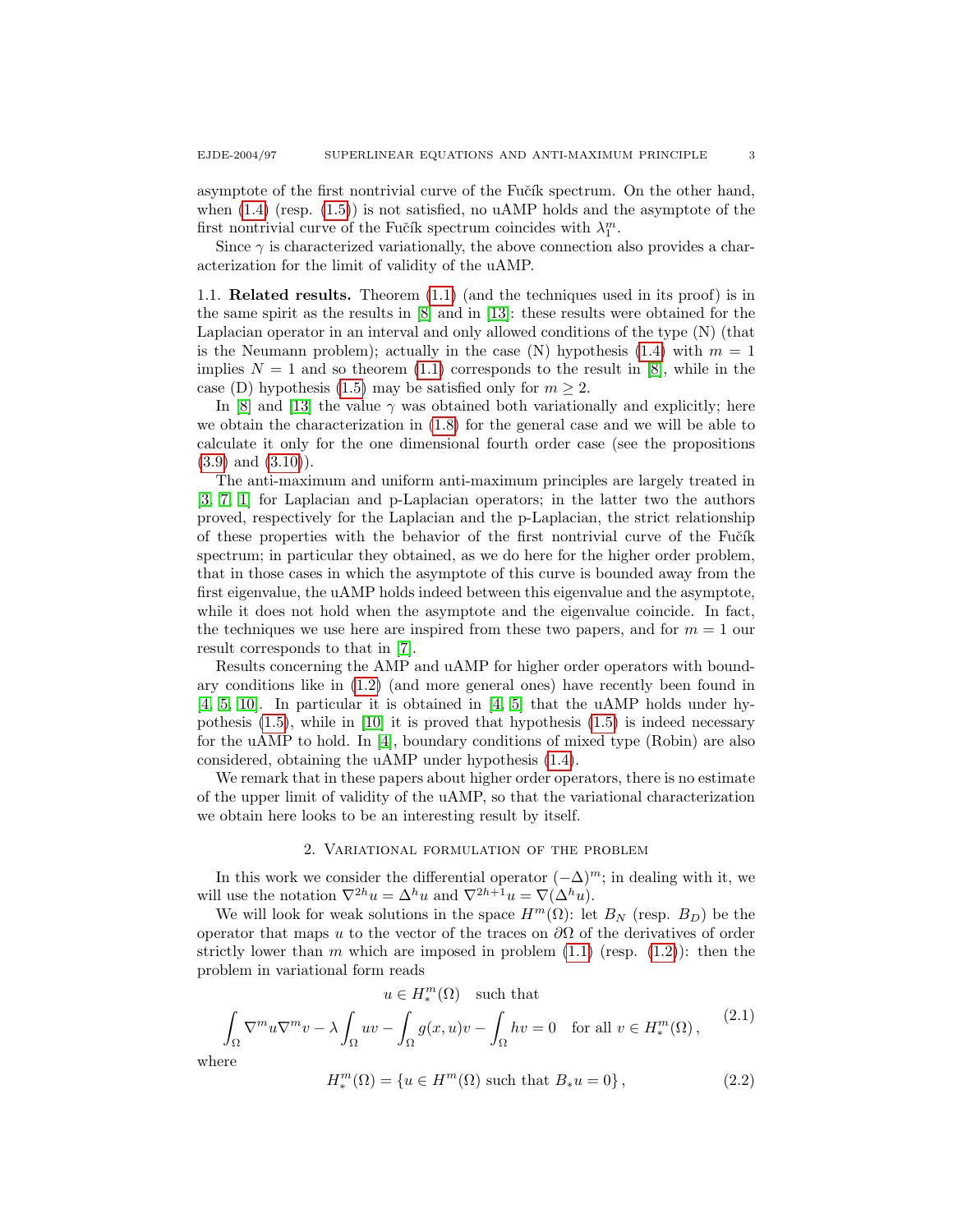and with  $B_*$  we denoted  $B_N$  or  $B_D$  when considering respectively [\(1.1\)](#page-0-1) or [\(1.2\)](#page-0-3). Observe that for  $m = 1$  the above spaces reduce to  $H_N^1(\Omega) = H^1(\Omega)$  and  $H_D^1(\Omega) =$  $H_0^1(\Omega)$ .

To find a solution of problem  $(1.1)$  (resp.  $(1.2)$ ) we will look for critical points of the  $\mathcal{C}^1$  functional

<span id="page-3-1"></span>
$$
F: H_*^m(\Omega) \to \mathbb{R}: u \mapsto F(u) = \frac{1}{2} \int_{\Omega} |\nabla^m u|^2 - \frac{\lambda}{2} \int_{\Omega} u^2 - \int_{\Omega} G(x, u) - \int_{\Omega} hu \quad (2.3)
$$

Some useful lemmas. We give here some results about the properties of the spaces we will work with. The proofs will not be reported here, but can be found in [\[12\]](#page-18-8).

Remark that these results are consequence of the particular sets of the chosen boundary conditions, in particular of the fact that one may see the differential operator as the  $m^{th}$  power of the Laplacian with Neumann or Dirichlet boundary conditions.

**Lemma 2.1.** The norm  $||u|| = (||\nabla^m u||^2_{L^2} + ||u||^2_{L^2})^{1/2}$  is an equivalent norm for  $H_*^m(\Omega)$ .

**Lemma 2.2.** The eigenvalues of the operators in  $(1.1)$  (resp  $(1.2)$ ) are the m<sup>th</sup> power of those of the Laplacian with Neumann (resp. Dirichlet) boundary conditions, while the eigenfunctions are the same of those cases.

Moreover, the eigenfunctions are orthogonal also in the  $H^m$  scalar product and they form a basis for it.

Finally, we still have a variational characterization of the first eigenvalue:

$$
\lambda_1^m = \inf \left\{ \int_{\Omega} |\nabla^m u|^2 : u \in H_*^m(\Omega); \ \|u\|_{L^2} = 1 \right\}.
$$
 (2.4)

# <span id="page-3-3"></span>3. The main result

<span id="page-3-0"></span>In this section we will show the existence of a mountain pass structure for the functional [\(2.3\)](#page-3-1) in order to prove the existence of a solution for problems [\(1.1\)](#page-0-1) and  $(1.2)$ , for suitable values of the parameter  $\lambda$ . The technique we use is inspired from [\[8\]](#page-18-0) and [\[13\]](#page-18-1), where the case  $m = N = 1$  was considered.

Given  $u \in H_*^m(\Omega)$  with m satisfying hypothesis [\(1.4\)](#page-0-0) (resp. [\(1.5\)](#page-0-2)), we define:

$$
\sigma(u) = \sup_{x \in \Omega} \frac{u(x)}{\phi_1(x)}.
$$
\n(3.1)

**Remark 3.1.** In the case (N),  $\phi_1$  is a constant function and so  $\sigma(u) = \sup_{x \in \Omega} [u(x)],$ which is finite by the inclusion  $H^m(\Omega) \subseteq C^0(\overline{\Omega})$ .

In the case  $(D)$ ,  $\phi_1$  is the first eigenfunction of the Laplacian, which is known to have the property that  $\inf_{x \in \partial \Omega} \frac{\partial \phi_1}{\partial n_{int}}(x) > 0$ ; this property and the inclusion  $H^m(\Omega) \subseteq \mathcal{C}^1(\overline{\Omega})$  implies that  $\sigma(u)$  is finite also in this case.

Then we define

$$
E = \{ u \in H_*^m(\Omega) : \int_{\Omega} u \phi_1 = 0 \},
$$
\n(3.2)

<span id="page-3-4"></span><span id="page-3-2"></span>
$$
S_0 = \{ u \in H_*^m(\Omega) : \sigma(u) = 0 \},\tag{3.3}
$$

$$
\gamma = \inf \left\{ \frac{\int_{\Omega} |\nabla^m u|^2}{\int_{\Omega} u^2} \text{ with } u \in S_0 \backslash \{0\} \right\}. \tag{3.4}
$$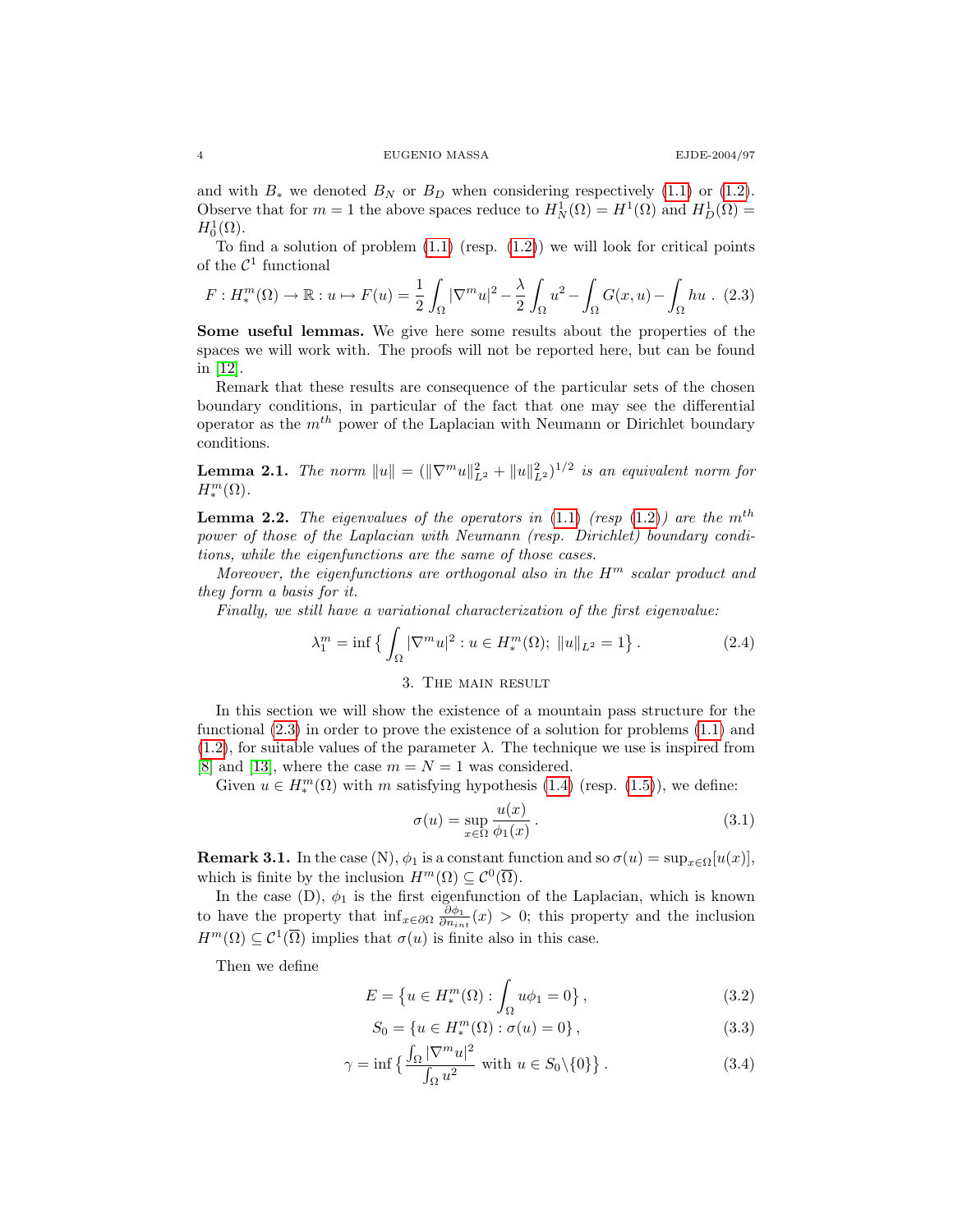First we will prove some properties of the above definitions:

**Lemma 3.2.** The function  $\sigma: H_*^m(\Omega) \to \mathbb{R}: u \mapsto \sigma(u)$  is continuous.

*Proof.* In the case  $(N)$  we have, by the hypothesis  $(1.4)$ ,

$$
|\sigma(u) - \sigma(v)| \le ||u - v||_{L^{\infty}(\Omega)} \le C||u - v||_{H_N^m(\Omega)}.
$$
\n(3.5)

In the case  $(D)$ , we have

<span id="page-4-0"></span>
$$
|\sigma(u) - \sigma(v)| \le ||\frac{u - v}{\phi_1}||_{L^{\infty}(\Omega)}.
$$
\n(3.6)

To estimate the last norm, we may exploit the fact that  $\phi_1 \in C^1(\overline{\Omega})$ , vanishes (just) on the smooth boundary  $\partial\Omega$ , and  $\eta = \inf_{\xi \in \partial\Omega} \frac{\partial \phi_1}{\partial n_{int}}(\xi) > 0$ : this allows to compute the ratio in  $(3.6)$  near to the boundary using l'Hôpital's rule, and so to estimate with the  $\mathcal{C}^1$  norm of  $u - v$  and then, by hypothesis [\(1.5\)](#page-0-2), with the  $H^m$ norm:

$$
|\sigma(u) - \sigma(v)| \le ||\frac{u - v}{\phi_1}||_{L^{\infty}(\Omega)} \le C_1 ||u - v||_{\mathcal{C}^1(\overline{\Omega})} \le C_2 ||u - v||_{H^m_D(\Omega)}.
$$
 (3.7)

**Lemma 3.3.** The set  $S_0$  is homeomorphic to E, moreover  $S_0$  divides  $H_*^m(\Omega)$  into two components containing respectively  $\{t\phi_1: t > 0\}$  and  $\{t\phi_1: t < 0\}$ .

*Proof.* The map  $M : E \to S_0 : u \mapsto u - \sigma(u)\phi_1$  is continuous by the previous lemma and has the orthogonal projection on  $E$  as its inverse, so it is a homeomorphism. Moreover, it is clear by the definitions that  $H_*^m(\Omega)$  is divided into the two components  $\{u \in H_*^m(\Omega) : \sigma(u) > 0\}$  and  $\{u \in H_*^m(\Omega) : \sigma(u) < 0\}.$ 

<span id="page-4-1"></span>**Lemma 3.4.** Let  $\gamma$  be given by [\(3.4\)](#page-3-2). Then  $\gamma > \lambda_1^m$  and it is attained, that is there exists  $u \in S_0 \setminus \{0\}$  such that  $\gamma = \frac{\int_{\Omega} |\nabla^m u|^2}{\int_{\Omega} u^2}$  $\frac{|v-u|}{\int_{\Omega}u^2}$ .

*Proof.* Let us take a minimizing sequence  $\{u_n\} \subseteq S_0 \setminus \{0\}$ : by the homogeneity of the definition of  $\gamma$  and  $S_0$  we may assume  $||u_n||_{L^2} = 1$ ; since  $\int_{\Omega} |\nabla^m u_n|^2 \to \gamma$ ,  $u_n$  is bounded in  $H_*^m$  and we can extract a subsequence such that  $u_n \to u$  weakly in  $H_*^m$ and strongly in  $L^2$  and in  $\mathcal{C}^0(\overline{\Omega})$  (resp. in  $\mathcal{C}^1(\overline{\Omega})$ ) by hypothesis [\(1.4\)](#page-0-0) (resp. [\(1.5\)](#page-0-2)).

The strong convergences implies that  $\sigma(u) = 0$  and  $||u||_{L^2} = 1$  and so  $u \in S_0 \setminus \{0\}.$ Then  $\int_{\Omega} |\nabla^m u|^2 \ge \gamma$  by the definition of  $\gamma$ , but by the weak convergence this implies  $\int_{\Omega} |\nabla^m u|^2 = \gamma$  and so u realizes the value  $\gamma$ .

Finally  $\gamma \geq \lambda_1^m$  by the variational characterization of  $\lambda_1^m$  and if, by contradiction,  $\gamma = \lambda_1^m$ , then the minimizer would be a multiple of  $\phi_1$ , which is a contradiction since span $\{\phi_1\} \cap S_0 = \{0\}.$ 

Now, we proceed to prove the existence of the linking structure for the functional [\(2.3\)](#page-3-1). Since  $h \in L^2$  and using hypothesis [\(1.3\)](#page-0-4) we can find, for  $\delta, M > 0$ , constants  $C_1(\delta, h)$ ,  $C_2(\delta, g)$  and  $C_3(M, g)$  as follows:

$$
\left| \int_{\Omega} hu \right| \leq \frac{\delta}{4} \|u\|_{L^2}^2 + C_1(\delta, h), \tag{3.8}
$$

$$
\left| \int_{\Omega} G(x, -u^{-}) \right| \leq \frac{\delta}{4} \|u\|_{L^{2}}^{2} + C_{2}(\delta, g), \tag{3.9}
$$

$$
\int_{\Omega} G(x, u^{+}) \ge \frac{M}{2} \|u^{+}\|_{L^{2}}^{2} - C_{3}(M, g). \tag{3.10}
$$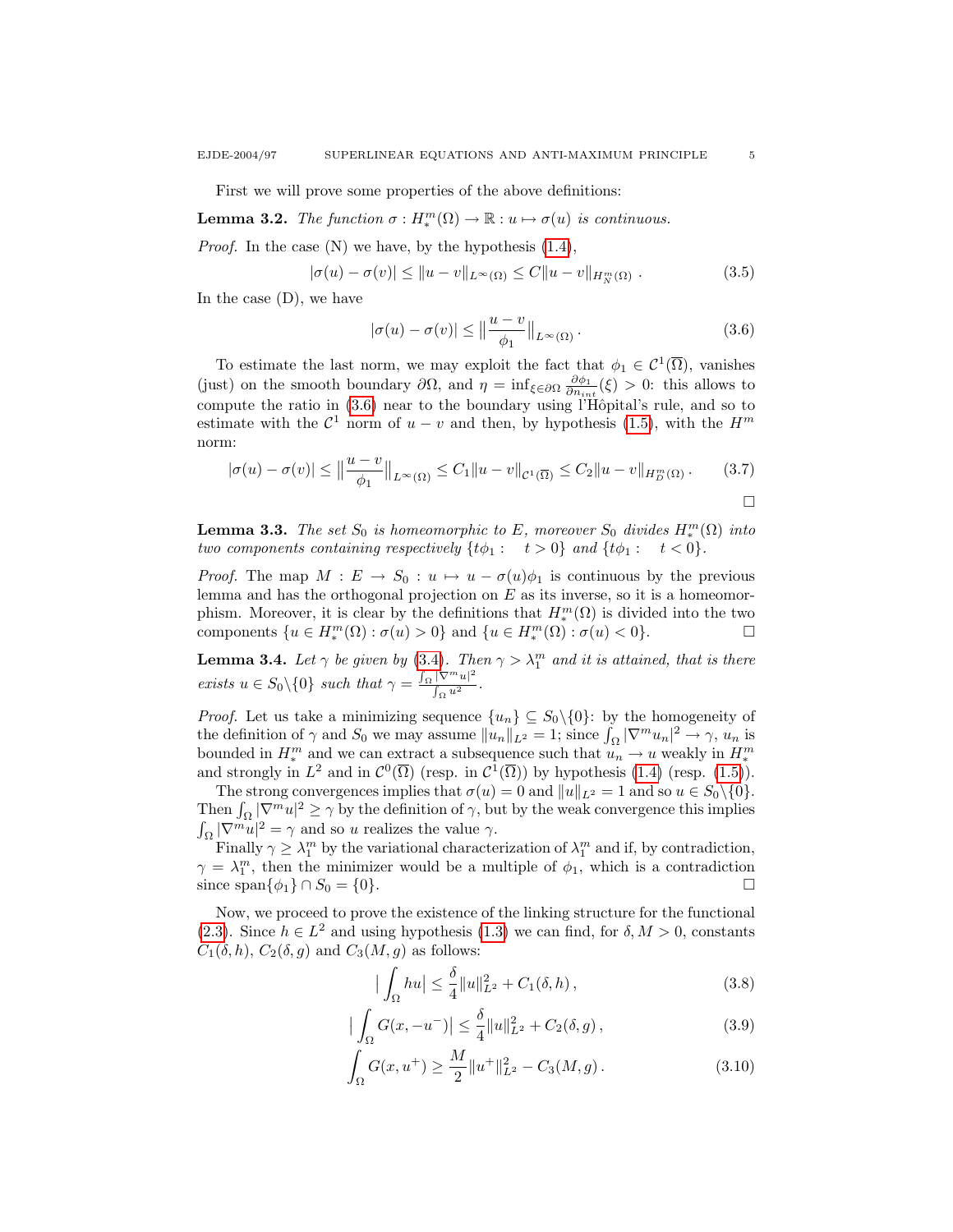Lemma 3.5.  $\lim_{\rho \to +\infty} F(\rho \phi_1) = -\infty$ .

*Proof.* Remembering that  $\phi_1 > 0$  in  $\Omega$  we estimate

$$
\frac{F(\rho\phi_1)}{\rho^2} = \frac{1}{2} \int_{\Omega} |\nabla^m \phi_1|^2 - \frac{\lambda}{2} \int_{\Omega} \phi_1^2 - \int_{\Omega} \frac{G(x, \rho\phi_1)}{\rho^2} - \int_{\Omega} \frac{h\phi_1}{\rho}
$$
\n
$$
\leq \frac{\lambda_1^m - \lambda}{2} \int_{\Omega} \phi_1^2 - \left(\frac{M}{2} \int_{\Omega} \phi_1^2 - \frac{C_3(M, g)}{\rho^2}\right) + \left(\frac{\delta}{2} \int_{\Omega} \phi_1^2 + \frac{C_1(\delta, h)}{\rho^2}\right)
$$
\n
$$
\leq \frac{\lambda_1^m - \lambda - M + \delta}{2} + \frac{C_1(\delta, h) + C_3(M, g)}{\rho^2};
$$

then by choosing  $M > \lambda_1^m - \lambda + \delta$  the lemma is proved.

**Lemma 3.6.**  $\lim_{\rho \to +\infty} F(-\rho \phi_1) = -\infty$ , provided (i) or (ii) holds:

(i)  $\lambda > \lambda_1^m$ <br>(ii)  $\lambda = \lambda_1^m$ ,  $\int_{\Omega} h\phi_1 < 0$  and hypothesis [\(1.7\)](#page-1-1) holds.

*Proof.* Estimating as before we now get for  $\lambda > \lambda_1^m$ 

$$
\frac{F(-\rho\phi_1)}{\rho^2} = \frac{1}{2} \int_{\Omega} |\nabla^m \phi_1|^2 - \frac{\lambda}{2} \int_{\Omega} \phi_1^2 - \int_{\Omega} \frac{G(x, -\rho\phi_1)}{\rho^2} - \int_{\Omega} \frac{-h\rho\phi_1}{\rho^2}
$$
  

$$
\leq \frac{\lambda_1^m - \lambda}{2} \int_{\Omega} \phi_1^2 + \left(\frac{\delta}{4} \int_{\Omega} \phi_1^2 + \frac{C_2(\delta, g)}{\rho^2}\right) + \left(\frac{\delta}{4} \int_{\Omega} \phi_1^2 + \frac{C_1(\delta, h)}{\rho^2}\right)
$$
  

$$
\leq \frac{\lambda_1^m - \lambda + \delta}{2} + \frac{C_1(\delta, h) + C_2(\delta, g)}{\rho^2};
$$

then by choosing  $\delta < \lambda - \lambda_1^m$  the first part of the lemma is proved.

For  $\lambda = \lambda_1^m$  we need a finer estimate: since  $\lim_{s \to -\infty} g(x, s) = 0$  we may estimate:

for any 
$$
\varepsilon > 0
$$
 there exists  $C_{\varepsilon}$  such that  
\n $|g(x, s)| \leq \varepsilon + \frac{C_{\varepsilon}}{|s-1|^2}$  and  $|G(x, s)| \leq \varepsilon |s| + \frac{C_{\varepsilon}}{|s-1|}$ ,  $\forall s \leq 0$ .

Then

$$
\left| \int_{\Omega} \frac{G(x, -\rho \phi_1)}{\rho} \right| \le \int_{\Omega} \varepsilon \phi_1 + \frac{C_{\varepsilon}}{\rho (1 + \rho \phi_1)} \le (\varepsilon + \frac{C_{\varepsilon}}{\rho}) C_{\Omega} \tag{3.11}
$$

and so

$$
\limsup_{\rho \to +\infty} \left| \int_{\Omega} \frac{G(x, -\rho \phi_1)}{\rho} \right| \le \varepsilon C_{\Omega} \tag{3.12}
$$

for any choice of  $\varepsilon$  and hence the limit is zero. Then we conclude

$$
\lim_{\rho \to +\infty} \frac{F(-\rho \phi_1)}{\rho} = \rho \frac{\lambda_1^m - \lambda}{2} + \int_{\Omega} h \phi_1 \tag{3.13}
$$

that for  $\lambda = \lambda_1^m$  and  $\int_{\Omega} h \phi_1 < 0$  implies that this last limit is negative and so the second part of the lemma is proved too.  $\hfill \square$ 

<span id="page-5-0"></span>**Lemma 3.7.** For  $\lambda < \gamma$ ,  $F|_{S_0}$  is bounded from below.

*Proof.* For  $u \in S_0$  we have  $u(x) \leq 0$  and  $\int_{\Omega} |\nabla^m u|^2 \geq \gamma ||u||_{L^2}^2$ , then we may estimate: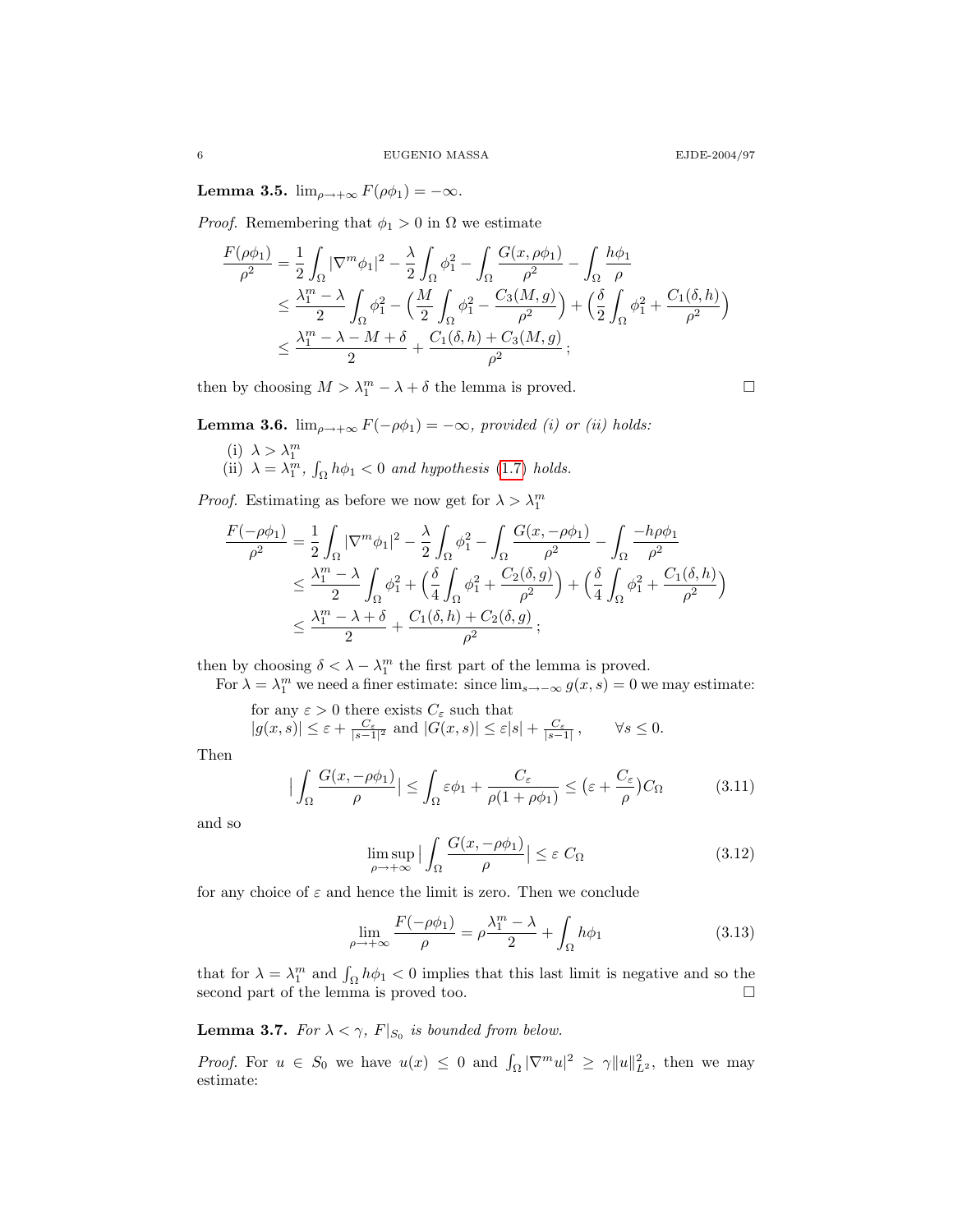$$
F(u) = \frac{1}{2} \int_{\Omega} |\nabla^m u|^2 - \frac{\lambda}{2} \int_{\Omega} u^2 - \int_{\Omega} G(x, u) - \int_{\Omega} hu
$$
  
\n
$$
\geq \frac{\gamma - \lambda}{2} ||u||_{L^2}^2 - \left(\frac{\delta}{4} \int_{\Omega} u^2 + C_2(\delta, g)\right) - \left(\frac{\delta}{4} \int_{\Omega} u^2 + C_1(\delta, h)\right)
$$
  
\n
$$
\geq \frac{\gamma - \lambda - \delta}{2} \int_{\Omega} u^2 - C_2(\delta, g) - C_1(\delta, h)
$$

and so it is enough to choose  $\delta < \gamma - \lambda$  to obtain  $F(u) \geq -C_2(\delta, g) - C_1(\delta, h)$ .  $\Box$ 

In section [\(5\)](#page-14-0) we will prove the following lemma.

<span id="page-6-0"></span>**Lemma 3.8.** Under hypotheses [\(1.4\)](#page-0-0) (resp. [\(1.5\)](#page-0-2)), [\(1.3\)](#page-0-4) and [\(1.6\)](#page-1-0), with  $h \in L^2(\Omega)$ , the functional [\(2.3\)](#page-3-1) defined in  $H_N^m(\Omega)$  (resp. in  $H_D^m(\Omega)$ ) satisfies the PS condition for  $\lambda \in (\lambda_1^m, \gamma)$ . Moreover under hypothesis [\(1.7\)](#page-1-1) and  $\int_{\Omega} h\phi_1 < 0$  it satisfies the PS condition also for  $\lambda = \lambda_1^m$ .

Then we may conclude the following.

Proof of theorem [\(1.1\)](#page-1-2). The previous lemmas allow us to apply the generalized mountain pass theorem to get a solution of problem  $(1.1)$  and  $(1.2)$ .

In fact, define

$$
f = \inf_{\gamma \in \Gamma_R} \sup_{u \in \gamma([0,1])} F(u)
$$
(3.14)

where

$$
\Gamma_R = \{ \gamma \in C^0([0, 1], H_*^m(\Omega)) \quad s.t. \quad \gamma(0) = -R\phi_1 \quad and \quad \gamma(1) = R\phi_1 \} : \quad (3.15)
$$

provided R is large enough to have  $F(\pm R\phi_1) < -C_2(\delta, g) - C_1(\delta, h)$  where  $\delta$  is the value fixed in the proof of lemma [\(3.7\)](#page-5-0), one may apply the deformation lemma and then prove that  $f$  is a free critical value for  $F$ .

In particular, the condition  $\int_{\Omega} h \phi_1 < 0$  for  $\lambda = \lambda_1^m$  is necessary: considering the variational equation with the test function  $\phi_1$  one gets

$$
\int_{\Omega} \nabla^m u \nabla^m \phi_1 - \lambda_1^m \int_{\Omega} u \phi_1 - \int_{\Omega} g(x, u) \phi_1 - \int_{\Omega} h \phi_1 = 0, \tag{3.16}
$$

that is  $-\int_{\Omega} g(x, u)\phi_1 - \int_{\Omega} h\phi_1 = 0$  which, by hypothesis [\(1.7\)](#page-1-1), implies  $\int_{\Omega} h\phi_1 <$  $0.$ 

The fourth order one dimensional case. In dimension 1 and with  $m = 2$  we can find the minimizing functions of  $(3.4)$ , and then the value of  $\gamma$ ; we will proceed in a way similar to [\[13\]](#page-18-1). Let  $\Omega = (0, 1)$ : we start by considering the case (N): • Claim: the minimizer of [\(3.4\)](#page-3-2) satisfies  $u(x) < 0 \quad \forall x \in (0,1)$ .

*Proof of the claim.* In dimension 1 we have that  $H_N^2(0,1) \subseteq C^1([0,1])$ , so if  $u(x_0) =$ 0 with  $x_0 \in (0,1)$ , since  $u \in S_0$ , then  $x_0$  is a maximum and so  $u'(x_0) = 0$ ; this implies that  $u_l(x) = u(x_0x)$  and  $u_r(x) = u(1 - (1 - x_0)(1 - x))$  with  $x \in (0, 1)$  are both in  $H_N^2$  and also in  $S_0$ ; we claim that one of the two realizes a lower value than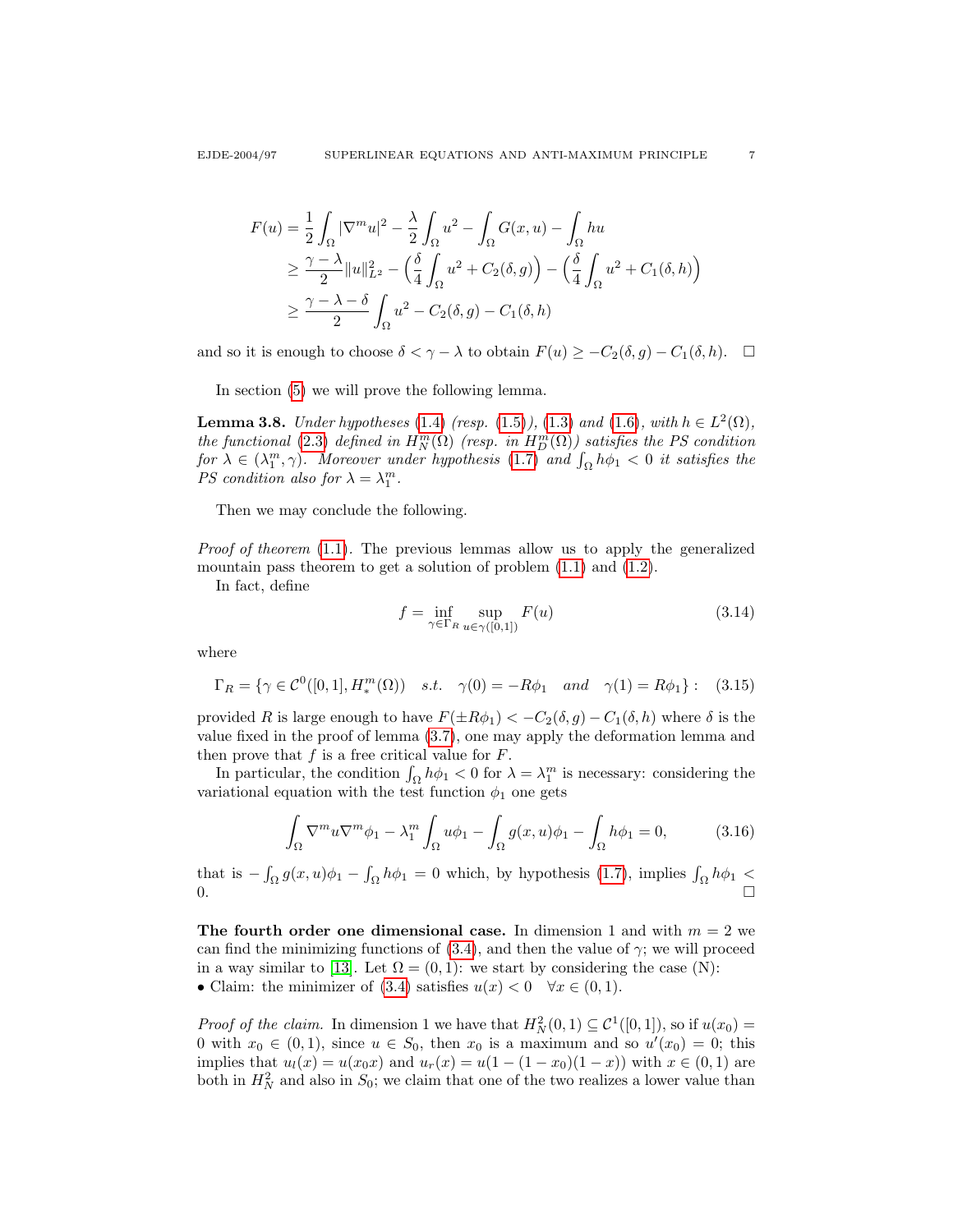$\int_0^1 |u''|^2$  $\int_0^{\frac{1}{u}} u^2$ . The claim follows from

$$
\int_0^1 u_l^2 = \frac{1}{x_0} \int_0^{x_0} u^2, \quad \int_0^1 u_r^2 = \frac{1}{1 - x_0} \int_{x_0}^1 u^2,
$$
  

$$
\int_0^1 |u_l''|^2 = x_0^3 \int_0^{x_0} |u''|^2, \quad \int_0^1 |u_r''|^2 = (1 - x_0)^3 \int_{x_0}^1 |u''|^2
$$

and the inequality

$$
\frac{a+b}{c+d} \ge \min\left\{\frac{a}{c}, \frac{b}{d}\right\},\tag{3.17}
$$

valid for reals  $a, b, c, d > 0$ .

• The previous claim implies that the minimizer needs to reach zero in the boundary of  $(0, 1)$ ; by symmetry, we may look for a minimizer with  $u(1) = 0$ . In particular we consider the problem

<span id="page-7-1"></span>
$$
\delta = \inf \left\{ \frac{\int_0^1 |u''|^2}{\int_0^1 u^2} \text{ with } u \in H_N^2(0,1) \setminus \{0\} \text{ and } u(1) = 0 \right\} \tag{3.18}
$$

if we show that the minimizer of  $(3.18)$  is in  $S_0\setminus\{0\}$  then it is also the minimizer we are looking for and so  $\delta = \gamma$ .

<span id="page-7-2"></span>• By standard calculations the minimizer of [\(3.18\)](#page-7-1) needs to satisfy the eigenvalue problem

<span id="page-7-4"></span>
$$
u'''' = \delta u \quad \text{in } (0, 1)
$$
  
\n
$$
u'(0) = u'''(0) = 0
$$
  
\n
$$
u(1) = u'(1) = 0;
$$
\n(3.19)

setting  $q^4 = \delta$  with  $q > 0$ , the solutions of [\(3.19\)](#page-7-2) are of the form

$$
A\cos(qx) + B\sin(qx) + C\sinh(qx) + D\cosh(qx); \qquad (3.20)
$$

from  $u'(0) = u'''(0) = 0$  we get  $B = C = 0$  and forcing the remaining conditions we get

<span id="page-7-3"></span>
$$
\frac{A}{D} = -\frac{\cosh(q)}{\cos(q)} = \frac{\sinh(q)}{\sin(q)}.
$$
\n(3.21)

To have the minimal value of  $\delta$  we get the first positive solution of  $tanh(q)$  =  $-\tan(q)$ : this will be in  $(\frac{\pi}{2}, \pi)$ , so  $\sin(q) > 0$  and the resulting minimizer is

$$
\tilde{u} = A\left(\cos(qx) + \cosh(qx)\frac{\sin(q)}{\sinh(q)}\right) : A < 0. \tag{3.22}
$$

We observe that, by the choice of q,  $\tilde{u}$  does not change sign and then  $\tilde{u} \in S_0$ , as required.

We conclude following statement.

<span id="page-7-0"></span>**Proposition 3.9.** In the case (N), with  $m = 2$  and  $\Omega = (0, 1)$ , we have  $\gamma = q^4$ where q is the first positive solution of  $\tanh(q) = -\tan(q)$ ; moreover  $\tilde{u}$  in [\(3.22\)](#page-7-3) is a minimizer for [\(3.4\)](#page-3-2). An approximate value for  $\gamma$  is  $0.32\pi^4$  ( $q = 0.753\pi$ ).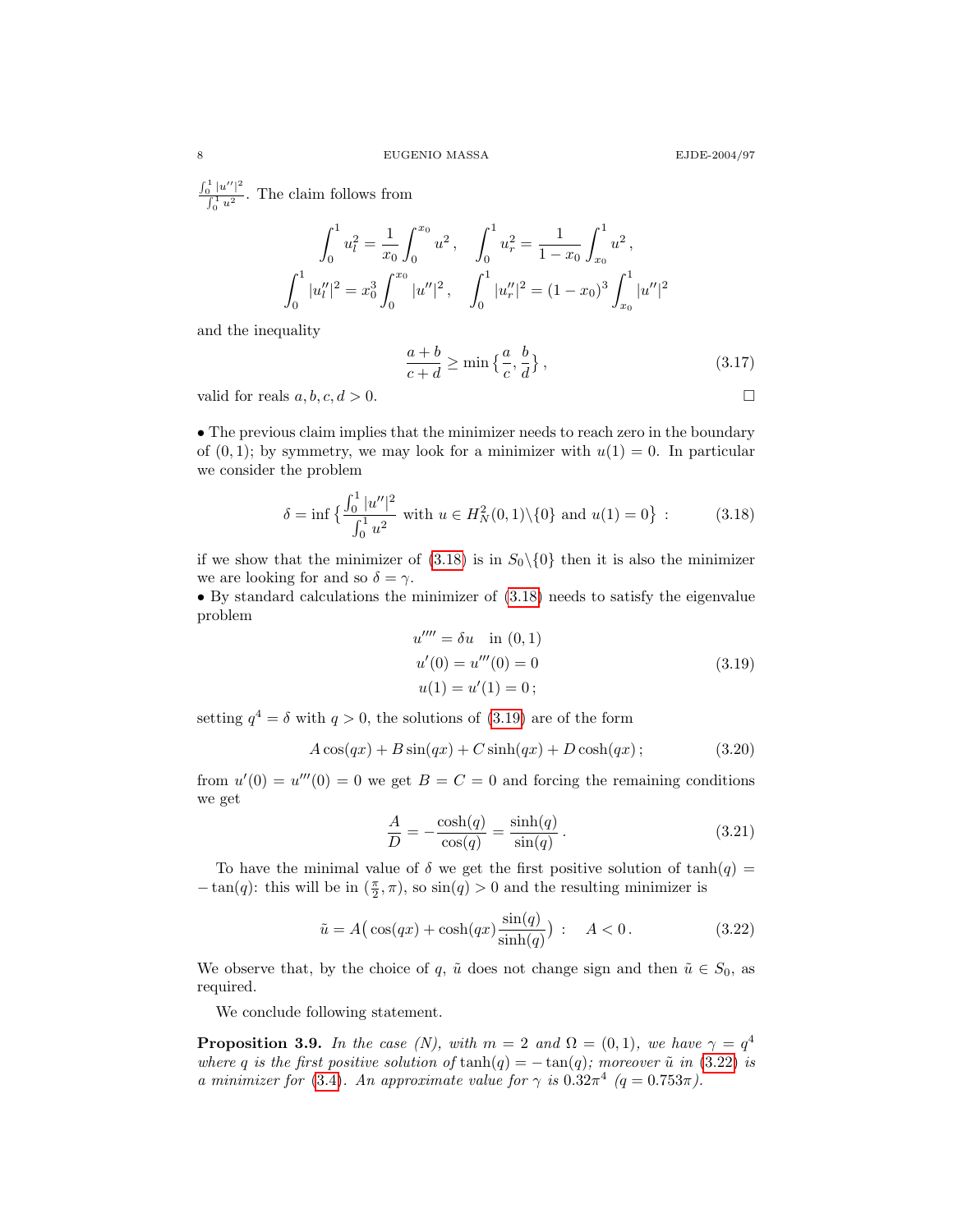In the case (D) one may repeat the same argument: one obtains  $u(x) < 0 \quad \forall x \in$  $(0, 1)$ , from this fact deduces that  $u' = 0$  in 0 or in 1 since  $u \in S_0$ , and then one considers the problem (by symmetry we suppose  $u'(1) = 0$ )

$$
\delta = \inf \left\{ \frac{\int_0^1 |u''|^2}{\int_0^1 u^2} \text{ with } u \in H_D^2(0,1) \setminus \{0\} \text{ and } u'(1) = 0 \right\},\tag{3.23}
$$

which corresponds to the eigenvalue problem

$$
u'''' = \delta u \quad \text{in } (0, 1)
$$
  
\n
$$
u(0) = u''(0) = 0
$$
  
\n
$$
u(1) = u'(1) = 0;
$$
\n(3.24)

imposing the boundary conditions to  $(3.20)$  we obtain  $A = D = 0$  and

<span id="page-8-1"></span>
$$
\frac{B}{C} = -\frac{\sinh(q)}{\sin(q)} = -\frac{\cosh(q)}{\cos(q)},\qquad(3.25)
$$

so we get the first positive solution of  $tanh(q) = tan(q)$ , which will be in  $(\pi, \frac{3\pi}{2})$ , so  $cos(q) < 0$  and the resulting minimizer is

$$
\tilde{u} = B\left(\sin(qx) - \sinh(qx)\frac{\cos(q)}{\cosh(q)}\right) : B < 0. \tag{3.26}
$$

Again  $\tilde{u}$  does not change sign and then  $\tilde{u} \in S_0 \setminus \{0\}.$ 

Then we conclude the following statement.

<span id="page-8-0"></span>**Proposition 3.10.** In the case (D), with  $m = 2$  and  $\Omega = (0, 1)$ , we have  $\gamma = q^4$ where q is the first positive solution of  $\tanh(q) = \tan(q)$ ; moreover  $\tilde{u}$  in [\(3.26\)](#page-8-1) is a minimizer for [\(3.4\)](#page-3-2). An approximate value for  $\gamma$  is  $2.44\pi^4$  (q = 1.2499 $\pi$ ).

In figure [\(1\)](#page-8-2), we plot the shape of the minimizers  $\tilde{u}$  for the case (N) (on the left) and the case (D) (on the right). Remark that in both cases  $\gamma \in (\lambda_1^2, \lambda_2^2)$ , that is  $(0, \pi^4)$  in the case (N) and  $(\pi^4, 16\pi^4)$  in the case (D).



<span id="page-8-2"></span>FIGURE 1. Minimizers of  $(3.4)$  in the fourth order one dimensional case (case  $(N)$  and case  $(D)$ ).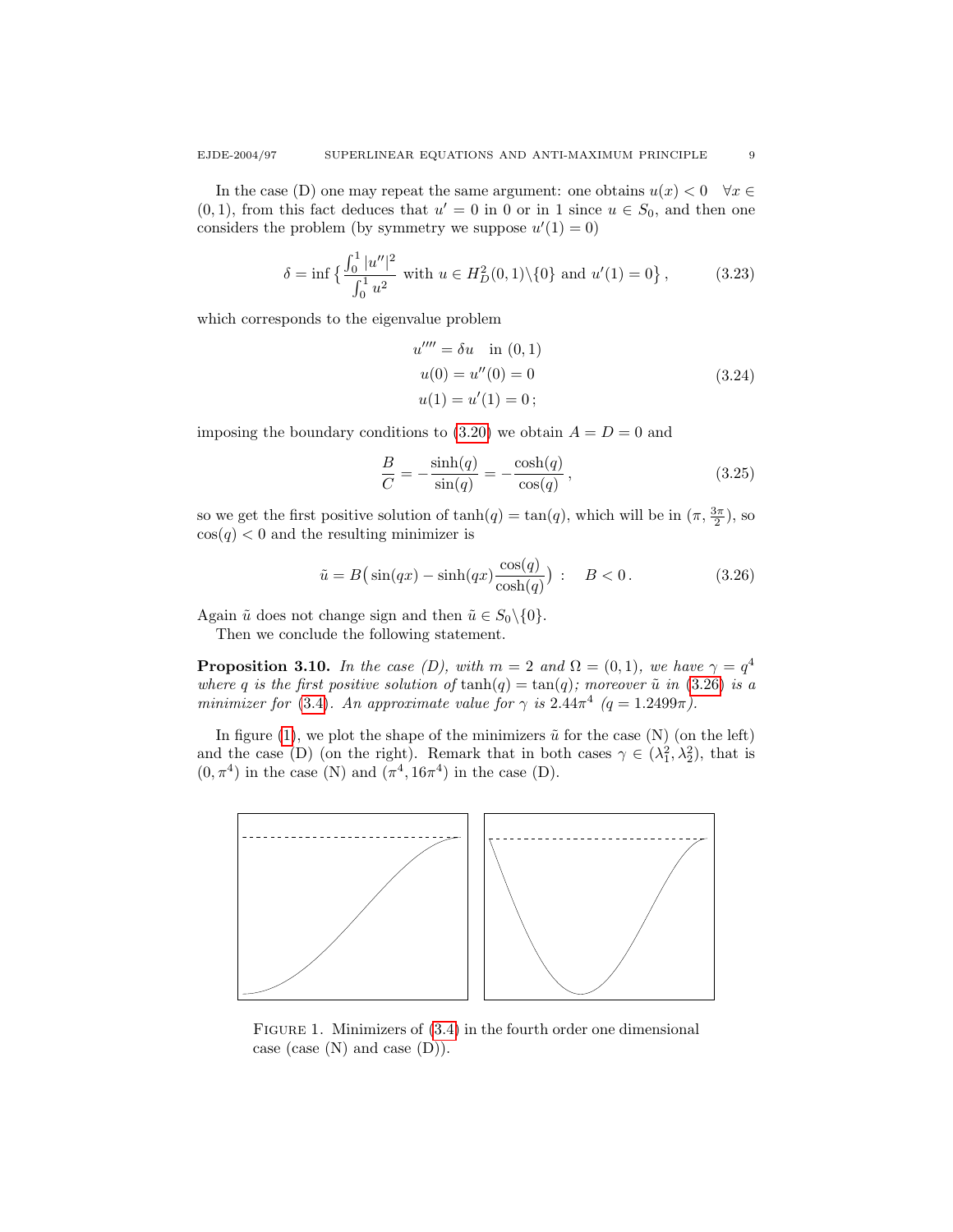<span id="page-9-0"></span>4. UNIFORM ANTI-MAXIMUM PRINCIPLE, FUCTIK SPECTRUM AND THE VALUE  $\gamma$ 

In this section we will show that the hypothesis  $(1.4)$  (resp.  $(1.5)$ ), which by the way guarantees the wellposedness of the definition of  $\gamma$  in [\(3.4\)](#page-3-2) and the fact that it is larger than  $\lambda_1^m$ , also guarantees (and is in fact necessary for) a uniform antimaximum principle as well as the existence of a gap between the first eigenvalue  $(\lambda_1^m)$  and the first nontrivial curve of the Fučík spectrum, for the operator  $(-\Delta)^m$ in  $H_*^m(\Omega)$ .

<span id="page-9-1"></span>Introduction to the matter. The anti-maximum and uniform anti-maximum principles are largely treated in [\[3,](#page-18-2) [7,](#page-18-3) [1\]](#page-18-4) for Laplacian and p-Laplacian operators; going to our case, let  $\tilde{B}_*$  represent the boundary conditions in problem [\(1.1\)](#page-0-1) (resp. [\(1.2\)](#page-0-3)) and consider the problem

<span id="page-9-3"></span>
$$
(-\Delta)^m u = \lambda u + h \quad \text{in } \Omega
$$
  

$$
\tilde{B}_* u = 0 \quad \text{on } \partial\Omega \tag{4.1}
$$

the uniform anti-maximum principle (uAMP) is said to hold in  $(\lambda_1^m, \delta]$  if for  $\lambda \in$  $(\lambda_1^m, \delta], h \in L^2(\Omega)$  and  $h \geq 0$  a.e. one gets  $u \leq 0$  a.e; a less demanding property is the (non-uniform) AMP, that is when the above property holds for a  $\delta_h > \lambda_1^m$ which is no more independent of the given h.

Observe that conversely, for  $\lambda < \lambda_1^m$ , one has the usual maximum principle, that is  $h \geq 0$  a.e. implies  $u \geq 0$  a.e.

The notion of Fučík spectrum was introduced in  $[9]$  and  $[6]$  for the Laplacian operator; for the operators we are considering it may be defined as the set  $\Sigma \subseteq \mathbb{R}^2$ of points  $(\lambda^+, \lambda^-)$  for which there exists a non trivial solution of the problem

<span id="page-9-2"></span>
$$
(-\Delta)^m u = \lambda^+ u^+ - \lambda^- u^- \quad \text{in } \Omega
$$
  

$$
\tilde{B}_* u = 0 \quad \text{on } \partial\Omega,
$$
 (4.2)

where  $u^+(x) = \max\{0, u(x)\}\$  and  $u^-(x) = \max\{0, -u(x)\}\$ .

It is simple to prove that the lines  $\{\lambda^+ = \lambda_1^m\}$  and  $\{\lambda^- = \lambda_1^m\}$  are in  $\Sigma$  and that any other point in  $\Sigma$  lies in the quadrant  $\{\lambda^{\pm} > \lambda_1^m\}$  but not in the squares  $\{\lambda^{\pm} \in (\lambda_k^m, \lambda_{k+1}^m)\}_{k=1,2,...}$ 

In [\[7,](#page-18-3) [2\]](#page-18-11), the first nontrivial curve was characterized variationally respectively for the Laplacian and p-Laplacian operator; in [\[11\]](#page-18-12), the author gave a variational characterization of additional parts of the Fučík spectrum for the Laplacian operator which, for the first nontrivial curve, is very similar to the one in [\[2\]](#page-18-11).

Since the space  $H_*^m(\Omega)$  equipped with the norm  $\left(\|\nabla^m u\|_{L^2}^2 + \|u\|_{L^2}^2\right)^{1/2}$  has the same functional properties as  $H^1_*(\Omega)$  with the norm  $\left( \|\nabla u\|_{L^2}^2 + \|u\|_{L^2}^2 \right)^{1/2}$ , the characterization in [\[11\]](#page-18-12) may be applied also to problem  $(4.2)$ .

We recall here briefly an adaption to the multi-Laplacian case of that result. The idea is to find, for  $\varepsilon > 0$  small enough, a critical point of the functional

<span id="page-9-4"></span>
$$
J_{\varepsilon}(u) = \int_{\Omega} |\nabla^m u|^2 - (\lambda_1^m + \varepsilon) \int_{\Omega} u^2 \tag{4.3}
$$

constrained to the set

$$
Q_r = \left\{ u \in H_*^m(\Omega) \text{ such that } \int_{\Omega} (u^+)^2 + r(u^-)^2 = 1 \right\}
$$
 (4.4)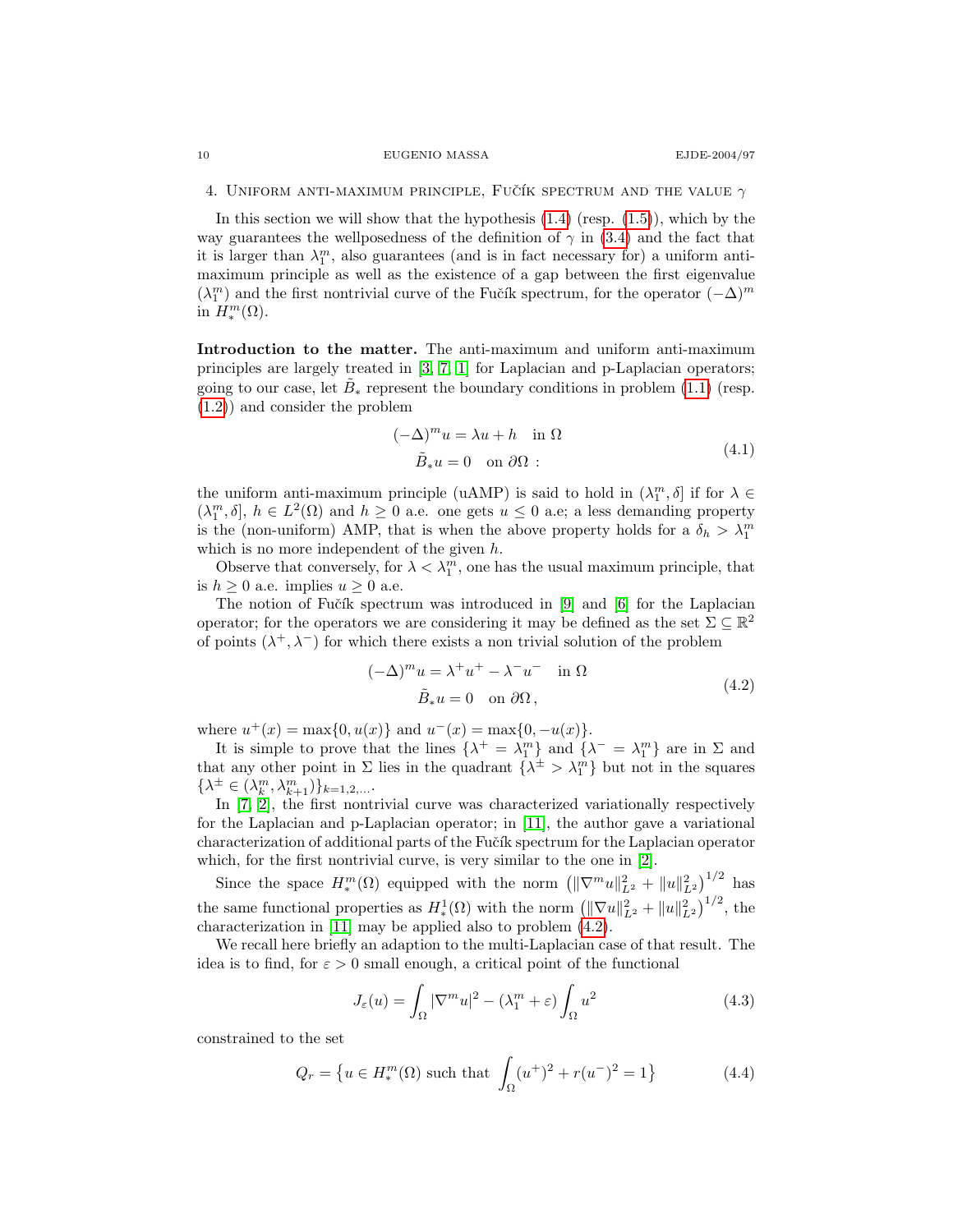with  $r \in (0, 1]$ . In order to do this one considers the class of maps

 $\Gamma_r = \{ \gamma : [-1, 1] \to Q_r \text{ continuous such that } \gamma(-1) = \frac{-\phi_1}{\sqrt{r}} \text{ and } \gamma(1) = \phi_1 \}$  (4.5)

<span id="page-10-3"></span>and defines

$$
d_{\varepsilon,r} = \inf_{\gamma \in \Gamma_r} \sup_{u \in \gamma([-1,1])} J_{\varepsilon}(u) ;
$$
\n(4.6)

proceeding as in [\[11\]](#page-18-12) one gets, by a standard "Linking Theorem", that

**Proposition 4.1.** Provided  $\lambda_1^m + \varepsilon < \lambda_2^m$ , the level  $d_{\varepsilon,r} > 0$  is a critical value for  $J_{\varepsilon}(u)$  constrained to  $Q_r$ . Moreover the critical points associated to this critical value are non trivial solutions of the Fučík problem [\(4.2\)](#page-9-2) with coefficients  $(\lambda^+, \lambda^-)$ , where  $\lambda^+ = \lambda_1^m + \varepsilon + d_{\varepsilon,r}$  and  $\lambda^- = \lambda_1^m + \varepsilon + rd_{\varepsilon,r}$ .

4.1. Main result. First observe that we may extend the definition of  $\gamma$  in [\(3.4\)](#page-3-2) to the case in which the hypothesis  $(1.4)$  (resp.  $(1.5)$ ) does not hold, by simply replacing the supremum with essential supremum, that is

$$
\gamma = \inf \left\{ \frac{\int_{\Omega} |\nabla^m u|^2}{\int_{\Omega} u^2} \text{ with } u \in H_*^m(\Omega) \setminus \{0\} \text{ and } \underset{x \in \Omega}{\text{ess sup}} \frac{u(x)}{\phi_1(x)} = 0 \right\}. \tag{4.7}
$$

In this case we may assert that  $\gamma \geq \lambda_1^m$  by the variational characterization of the first eigenvalue in [\(2.4\)](#page-3-3), but observe that maybe the inf is not attained. Then we define the following values:

$$
\delta = \begin{cases} \sup\{t \in \mathbb{R} : \text{uAMP holds in } (\lambda_1^m, t] \} & \text{if uAMP holds for some } t > \lambda_1^m \\ \lambda_1^m & \text{otherwise,} \end{cases}
$$
(4.8)

$$
\bar{\lambda} = \inf \{ \lambda^- > \lambda_1^m \text{ such that } (\lambda^+, \lambda^-) \in \Sigma \text{ and } \lambda^\pm > \lambda_1^m \}. \tag{4.9}
$$

We will obtain the following statement.

<span id="page-10-0"></span>**Theorem 4.2.** If hypothesis  $(1.4)$  (resp.  $(1.5)$ ) holds, then

<span id="page-10-1"></span>
$$
\delta = \bar{\lambda} = \gamma > \lambda_1^m. \tag{4.10}
$$

If hypothesis  $(1.4)$  (resp.  $(1.5)$ ) does not hold, then

<span id="page-10-4"></span>
$$
\delta = \bar{\lambda} = \gamma = \lambda_1^m. \tag{4.11}
$$

Proof of theorem  $(4.2)$ . First we will need the following lemma.

<span id="page-10-2"></span>**Lemma 4.3.** Under hypothesis [\(1.4\)](#page-0-0) (resp. [\(1.5\)](#page-0-2)), if u is a minimizer for  $\gamma$ , let  $\tilde{u}:\overline{\Omega}\to\mathbb{R}$  be the function  $\frac{u}{\phi_1}$  extended up to the boundary, then  $\tilde{u}$  vanishes in one single point in  $\overline{\Omega}$ .

*Proof.* First observe that hypothesis [\(1.4\)](#page-0-0) (resp. [\(1.5\)](#page-0-2)) indeed guarantees that  $\frac{u}{\phi_1}$ may be extended up to the boundary; we will denote in the proof by  $T$  the operator that maps a function  $v \in H_*^m$  in the extension to  $\overline{\Omega}$  of  $v/\phi_1$ .

Let now Tu vanish in  $x_0 \in \overline{\Omega}$  and  $V_{x_0} = \{v \in S_0 : (Tv)(x_0) = 0\}$  (recall the definition of  $S_0$  in [\(3.3\)](#page-3-4)). Then u is a minimizer also in this class for the same value  $\gamma$ , and so we claim that  $\int_{\Omega} \nabla^m u \nabla^m v - \gamma \int_{\Omega} uv \geq 0$  for any  $v \in V_{x_0}$ ; indeed  $u + tv \in V_{x_0}$  for any  $t \geq 0$  and so  $\int_{\Omega} |\nabla^m(u + tv)|^2 \geq \gamma \int_{\Omega} (u + tv)^2$ , from which one gets by standard calculations the claim.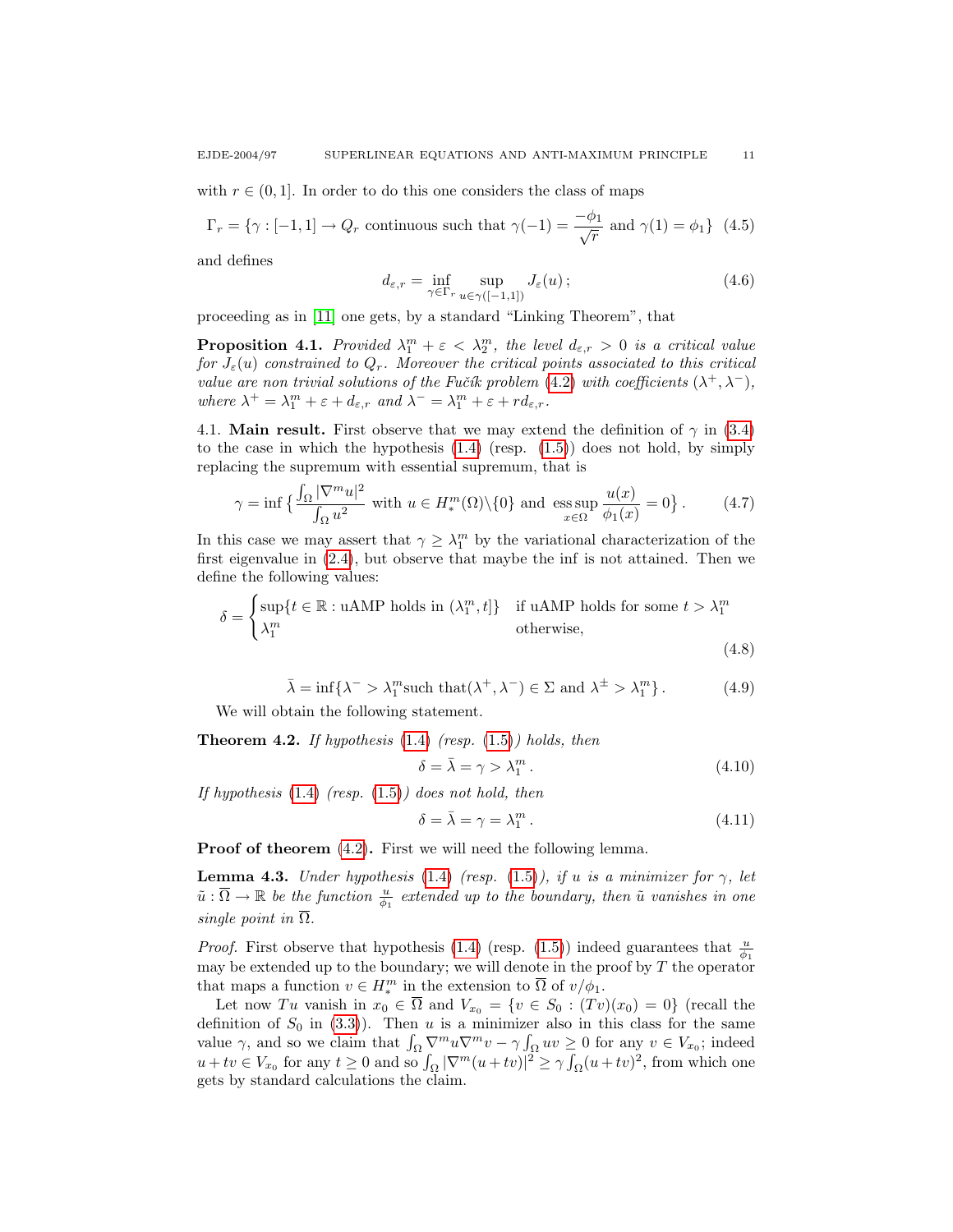Given any  $x_1 \in \overline{\Omega} \setminus \{x_0\}$  and  $V_{x_1}$  defined in an analogous way, one can always find functions  $v_1 \in V_{x_1}$  and  $v_0 \in V_{x_0}$ , such that  $v_0 + v_1 = -\phi_1$ ; if, for the sake of contradiction,  $(Tu)(x_1) = 0$ , one would have

$$
\int_{\Omega} \nabla^m u \nabla^m (v_1 + v_2) - \gamma \int_{\Omega} u(v_1 + v_2) \ge 0,
$$
\n(4.12)

that is

$$
\int_{\Omega} \nabla^m u \nabla^m (-\phi_1) - \gamma \int_{\Omega} u(-\phi_1) = (\lambda_1^m - \gamma) \int_{\Omega} u(-\phi_1) \ge 0, \tag{4.13}
$$

which gives rise to a contradiction since  $\lambda_1^m < \gamma$  and  $u \leq 0$  but not identically zero.

Now we prove the following three lemmas, which will imply [\(4.10\)](#page-10-1).

<span id="page-11-4"></span>**Lemma 4.4.** Under hypothesis  $(1.4)$  (resp.  $(1.5)$ ), the uniform anti-maximum principle holds for  $\lambda \in (\lambda_1^m, \gamma]$ . This implies

<span id="page-11-1"></span>
$$
\gamma \le \delta \,. \tag{4.14}
$$

Moreover if  $h \geq 0$  a.e and  $h \neq 0$ , then the solution u of [\(4.1\)](#page-9-3) is such that  $u \notin S_0$ , that is  $\sigma(u) < 0$ .

*Proof.* Suppose  $h \geq 0$  a.e,  $\lambda \in (\lambda_1^m, \gamma)$  and assume for sake of contradiction that u is a solution of  $(4.1)$  with  $u > 0$  in some set of positive measure: we have

$$
\int_{\Omega} \nabla^m u \nabla^m v = \lambda \int_{\Omega} uv + \int_{\Omega} hv \quad \text{for any } v \in H_*^m. \tag{4.15}
$$

With  $v = \phi_1$  we get

<span id="page-11-3"></span><span id="page-11-0"></span>
$$
0 = (\lambda - \lambda_1^m) \int_{\Omega} u \phi_1 + \int_{\Omega} h \phi_1 \tag{4.16}
$$

which, since the second term is not negative, implies  $u < 0$  in some set of positive measure, that is  $u$  changes sign. Moreover we have

$$
\int_{\Omega} \nabla^m \phi_1 \nabla^m v = \lambda_1^m \int_{\Omega} \phi_1 v = \lambda \int_{\Omega} \phi_1 v - (\lambda - \lambda_1^m) \int_{\Omega} \phi_1 v. \tag{4.17}
$$

Subtracting  $(4.17)$  multiplied by a constant c from  $(4.15)$  and rearranging the terms we get

$$
\int_{\Omega} \nabla^{m} (u - c\phi_{1}) \nabla^{m} v = \lambda \int_{\Omega} (u - c\phi_{1}) v + (\lambda - \lambda_{1}^{m}) \int_{\Omega} c\phi_{1} v + \int_{\Omega} hv \quad \forall v \in H_{*}^{m}, \tag{4.18}
$$

which, choosing  $v = (u - c\phi_1)$ , gives

$$
\int_{\Omega} \left(\nabla^m (u - c\phi_1)\right)^2 - \lambda \int_{\Omega} (u - c\phi_1)^2 - (\lambda - \lambda_1^m) \int_{\Omega} c\phi_1(u - c\phi_1) - \int_{\Omega} h(u - c\phi_1) = 0. \tag{4.19}
$$

Now let  $c = \sigma(u)$ : this gives, since  $(u - c\phi_1) \in S_0$ ,

<span id="page-11-2"></span>
$$
0 \geq (\gamma - \lambda) \int_{\Omega} (u - c\phi_1)^2 - (\lambda - \lambda_1^m) \int_{\Omega} c\phi_1(u - c\phi_1) - \int_{\Omega} h(u - c\phi_1); \quad (4.20)
$$

however  $u - c\phi_1 \leq 0$ ,  $h \geq 0$ ,  $\phi_1 \geq 0$  and since  $u > 0$  in some set of positive measure  $\sigma(u) > 0$ ; then  $\lambda \in (\lambda_1^m, \gamma)$  implies that each term in the right hand side is not negative and so  $u - c\phi_1 \equiv 0$ , which implies  $u \in span{\phi_1}$ : contradiction since we proved that u changes sign.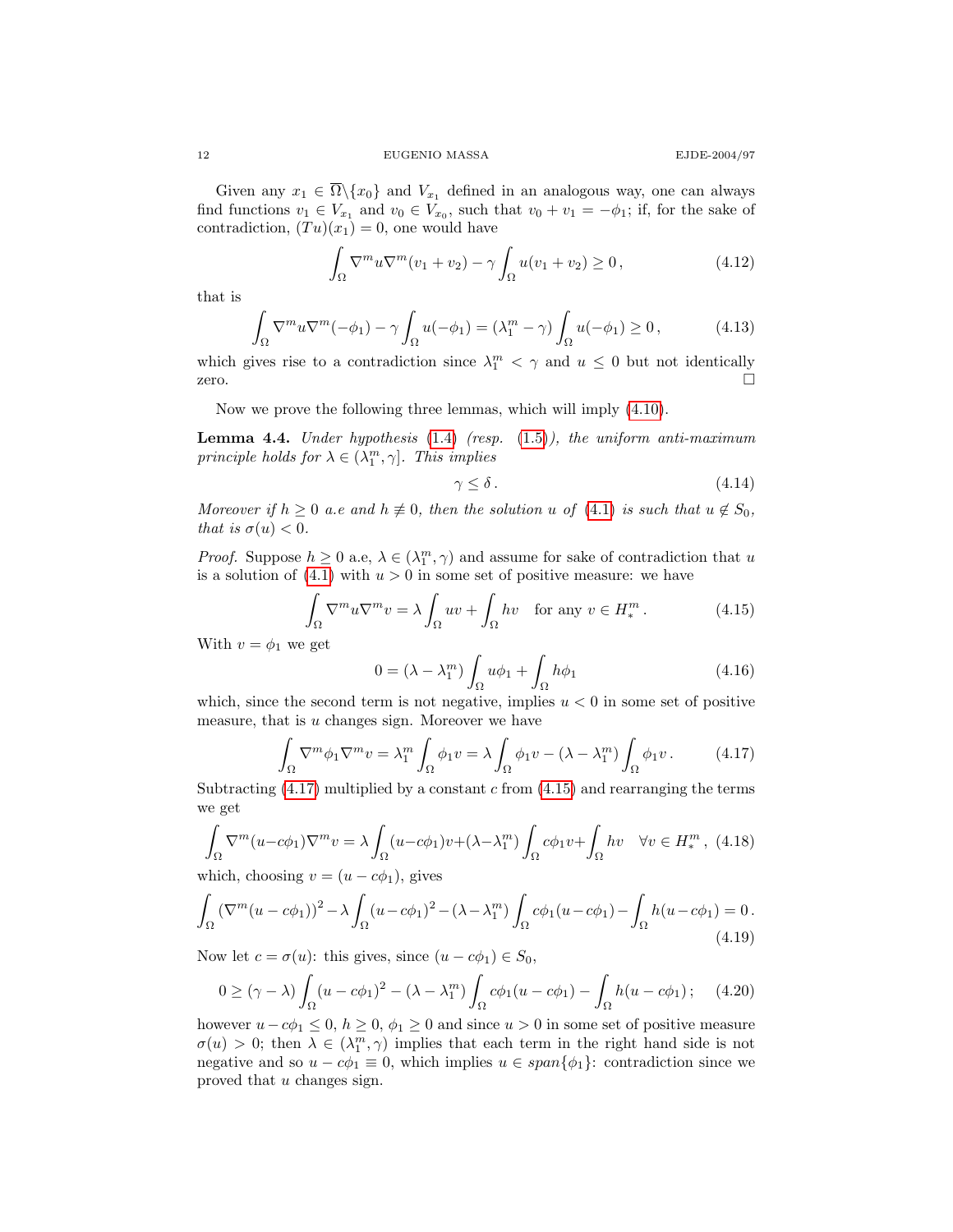Now that we proved  $u \leq 0$ , assume that  $h \geq 0$ ,  $h \not\equiv 0$  and suppose for the sake of contradiction that  $\sigma(u) = 0$ : then equation [\(4.20\)](#page-11-2) becomes

<span id="page-12-0"></span>
$$
\int_{\Omega} hu \ge (\gamma - \lambda) \int_{\Omega} u^2,
$$
\n(4.21)

giving a contradiction since equation [\(4.16\)](#page-11-3) implies  $u \neq 0$  and then the right hand side is strictly positive while the left hand side is non positive.

For the case  $\lambda = \gamma$  we may do the same and observe that the inequality in [\(4.20\)](#page-11-2) and [\(4.21\)](#page-12-0) is strict unless  $(u - c\phi_1)$  is a minimizer for  $\gamma$ : if this is the case, then the contradiction comes since  $\int_{\Omega} h(u - c\phi_1) < 0$  by lemma [\(4.3\)](#page-10-2).

<span id="page-12-4"></span>**Lemma 4.5.** If  $(\lambda^+, \lambda^-) \in \Sigma$  with  $\lambda^{\pm} > \lambda_1^m$ , then uAMP does not hold for  $\lambda = \lambda^-$ . This implies  $\delta < \overline{\lambda}$ .

*Proof.* Let  $(\lambda^+, \lambda^-) \in \Sigma$  with  $\lambda^{\pm} > \lambda_1^m$  and u be the corresponding non trivial solution of problem  $(4.2)$ . It is known that u needs to change sign, actually testing the Fučík equation against  $\phi_1$  one gets  $(\lambda_1^m - \lambda^+) \int_{\Omega} u^+ \phi_1 = (\lambda_1^m - \lambda^-) \int_{\Omega} u^- \phi_1$ .

The function u may be seen as the solution of  $(-\Delta)^m u = \lambda^- u + h$  where  $h =$  $(\lambda^+ - \lambda^-)u^+ \in L^2(\Omega)$ , but since we have seen that u changes sign while h does not, the uAMP cannot hold for  $\lambda = \lambda^-$ . <sup>−</sup>.

<span id="page-12-5"></span>**Lemma 4.6.** For any  $\varepsilon > 0$  there exists a point  $(\lambda^+, \lambda^-) \in \Sigma$  with  $\lambda^{\pm} > \lambda_1^m$  and  $\lambda^- \leq \gamma + 2\varepsilon$ . This implies  $\bar{\lambda} \leq \gamma$ .

*Proof.* Let  $u \in H_*^m(\Omega) \setminus \{0\}$  be such that  $\frac{\int_{\Omega} |\nabla^m u|^2}{\int_{\Omega} u^2}$  $\frac{|\nabla^m u|^2}{\int_{\Omega} u^2} < \gamma + \varepsilon$  and  $\text{ess sup}_{x \in \Omega} \frac{u(x)}{\phi_1(x)} = 0$ , then consider

<span id="page-12-3"></span>
$$
\tilde{\gamma} : [-1, 1] \to H_*^m(\Omega) : t \mapsto v_t = t\phi_1 + (1 - |t|)u : \tag{4.22}
$$

this is a path going from  $-\phi_1$  to  $\phi_1$  which does not pass through the origin: projecting this path radially onto  $Q_r$  for some  $r \in (0,1]$  (see [\(4.4\)](#page-9-4)), and considering the definition in [\(4.6\)](#page-10-3) we get

<span id="page-12-1"></span>
$$
r d_{\varepsilon,r} \le \max_{t \in [-1,1]} \frac{r J_{\varepsilon}(v_t)}{\|v_t^+\|_{L^2}^2 + r \|v_t^-\|_{L^2}^2};
$$
\n(4.23)

observe also that, by the choice made for  $u, v_t \leq 0$  if and only if  $t \leq 0$ .

Let now  $t(r)$  be such that the maximum in [\(4.23\)](#page-12-1) is assumed in  $v_{t(r)}$ , consider any sequence  $r_n \to 0^+$  and let  $t_n = t(r_n)$ : up to a subsequence we have

$$
t_n \to t_0 \in [-1, 1],
$$
  

$$
v_{t_n} \to v_{t_0} \quad \text{strongly in } H^m(\Omega),
$$
  

$$
r_n d_{\varepsilon, r_n} \to D \in [0, +\infty];
$$

we assume for the moment  $D > 0$ . From [\(4.23\)](#page-12-1) we get

$$
J_{\varepsilon}(v_{t_n}) \ge (||v_{t_n}^+||_{L^2}^2/r_n + ||v_{t_n}^-||_{L^2}^2) r_n d_{\varepsilon, r_n}, \qquad (4.24)
$$

that is

<span id="page-12-2"></span>
$$
\|\nabla^m v_{t_n}\|_{L^2}^2 - (\lambda_1^m + \varepsilon) \|v_{t_n}\|_{L^2}^2 \ge (\|v_{t_n}^+\|_{L^2}^2/r_n + \|v_{t_n}^-\|_{L^2}^2) \, r_n d_{\varepsilon, r_n};\tag{4.25}
$$

since  $v_{t_n} \to v_{t_0}$ , the left hand side is bounded and then we obtain  $||v_{t_n}^{+}||_{L^2} \to 0$ which implies  $t_0 \leq 0$  and  $D < \infty$ . Then taking the limit in [\(4.25\)](#page-12-2) gives

$$
\|\nabla^m v_{t_0}\|_{L^2}^2 \ge \|v_{t_0}\|_{L^2}^2 (D + \lambda_1^m + \varepsilon) ; \qquad (4.26)
$$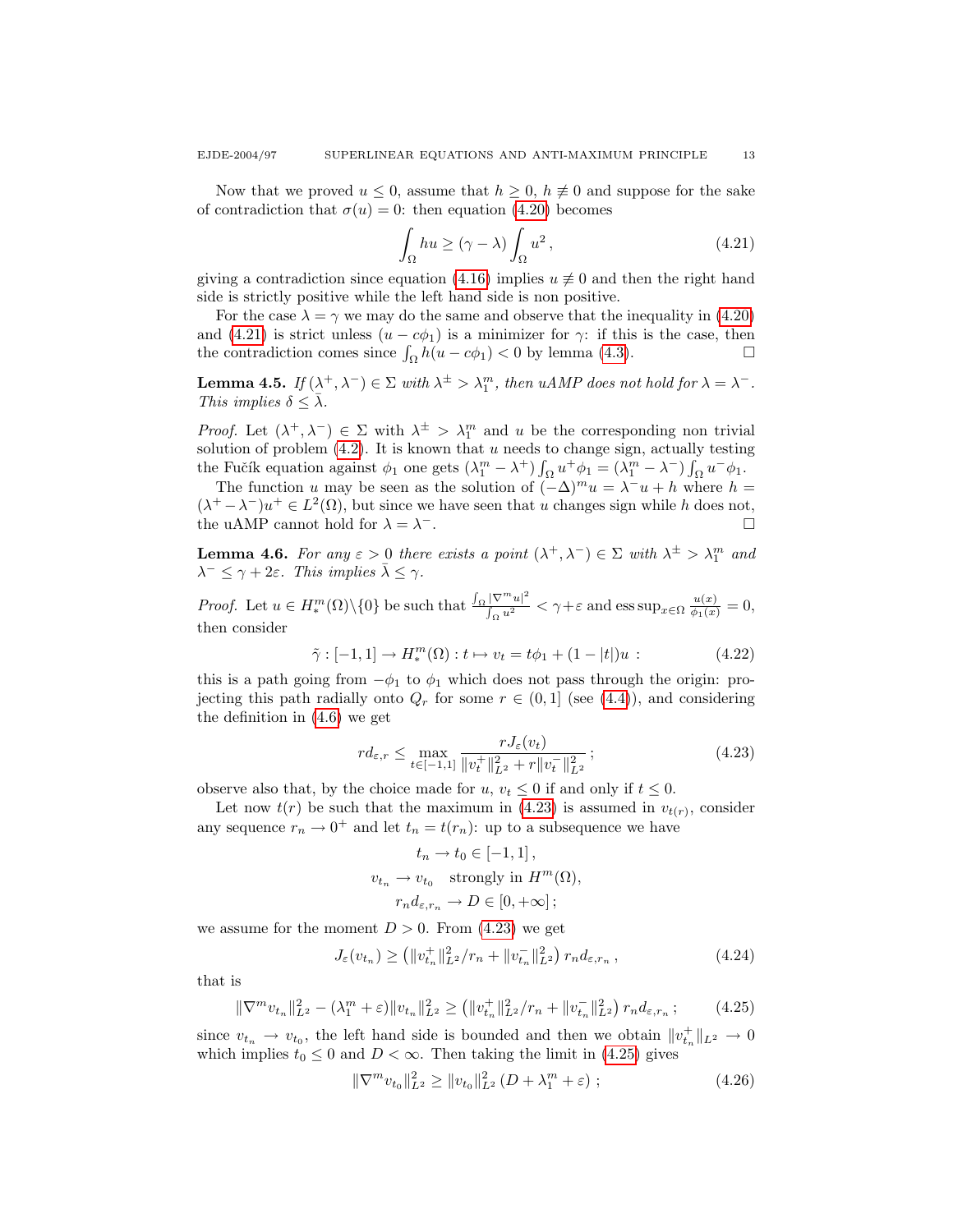using [\(4.22\)](#page-12-3) and exploiting the properties of  $\phi_1$  this reads

<span id="page-13-0"></span>
$$
t_0^2 \lambda_1^m + (1 - |t_0|)^2 \int_{\Omega} |\nabla^m u|^2 + 2t_0 (1 - |t_0|) \lambda_1^m \int_{\Omega} u \phi_1
$$
  
\n
$$
\geq \left( t_0^2 + (1 - |t_0|)^2 \int_{\Omega} u^2 + 2t_0 (1 - |t_0|) \int_{\Omega} u \phi_1 \right) (D + \lambda_1^m + \varepsilon) .
$$
\n(4.27)

If  $t_0 = -1$ , [\(4.27\)](#page-13-0) gives  $\lambda_1^m \geq D + \lambda_1^m + \varepsilon$ , contradiction; otherwise collect as

$$
(1-|t_0|)^2\left(\int_{\Omega}|\nabla^m u|^2 - (D+\lambda_1^m+\varepsilon)\int_{\Omega}u^2\right) \ge (D+\varepsilon)\left(t_0^2 + 2t_0(1-|t_0|)\int_{\Omega}u\phi_1\right)
$$

and observe that the right hand side is not negative (actually  $t_0(1-|t_0|)\int_{\Omega}u\phi_1\geq 0$ ) and then we get  $\frac{\int_{\Omega} |\nabla^m u|^2}{\int_{\Omega} u^2}$  $\frac{|\nabla^m u|^2}{\int_{\Omega} u^2} \ge D + \lambda_1^m + \varepsilon$  which implies, by the choice of u, that  $\lambda_1^m + \varepsilon + D < \gamma + \varepsilon$ . Then we conclude, since  $D = \lim_{n \to \infty} r_n d_{\varepsilon,r_n}$ , that there exists a point  $(\lambda^+, \lambda^-) \in \Sigma$  with  $\lambda^{\pm} > \lambda_1^m$  and  $\lambda^- < \lambda_1^m + 2\varepsilon + D < \gamma + 2\varepsilon$ .

Finally recall that we assumed during the proof  $D > 0$ ; but in the case  $D = 0$ one still gets the result since this implies the existence of a point  $(\lambda^+, \lambda^-) \in \Sigma$  with  $\lambda^{\pm} > \lambda_1^m$  and  $\lambda^- < \lambda_1^m + 2\varepsilon \leq \gamma + 2\varepsilon$  (use [\(2.4\)](#page-3-3) for the last inequality).

At this point we have, by the lemmas  $(3.4)$ ,  $(4.4)$ ,  $(4.5)$  and  $(4.6)$ , that under hypothesis [\(1.4\)](#page-0-0) (resp. [\(1.5\)](#page-0-2)) the chain of inequalities  $\lambda_1^m < \gamma \le \delta \le \bar{\lambda} \le \gamma$  holds, implying  $(4.10)$  of theorem  $(4.2)$ .

The following two lemmas will complete the proof of theorem [\(4.2\)](#page-10-0), giving [\(4.11\)](#page-10-4).

<span id="page-13-2"></span>**Lemma 4.7.** In the case (D) with  $N = 2m - 2$ , one has  $\gamma < \delta$ .

*Proof.* Let u be the solution of [\(4.1\)](#page-9-3): since  $h \in L^2$ , by standard regularity theory  $u \in H^{2m}(\Omega) \subseteq C^1(\overline{\Omega})$  and then  $\sigma(u) = \operatorname{ess} \sup_{x \in \Omega} \frac{u(x)}{\phi_1(x)} < \infty$ .

This allows us to repeat the proof of lemma [\(4.4\)](#page-11-4). In fact, the same result may be achieved whenever  $N < 4m - 2$  for case (D) and  $N < 4m$  for case (N), but this will be proved in more generality in lemma  $(4.9)$ .

<span id="page-13-3"></span>**Corollary 4.8.** In the hypotheses of lemma [\(4.7\)](#page-13-2), in fact  $\gamma = \lambda_1^m$ .

Proof. Since we know from [\[10\]](#page-18-7) that the uAMP does not hold in the hypotheses of lemma [\(4.7\)](#page-13-2), then  $\lambda_1^m = \delta \geq \gamma$ ; but by the variational characterization of  $\lambda_1^m$  in  $(2.4)$  we have also  $\lambda_1^m$  $\frac{m}{1} \leq \gamma.$ 

<span id="page-13-1"></span>**Lemma 4.9.** If hypothesis [\(1.4\)](#page-0-0) (resp. [\(1.5\)](#page-0-2)) does not hold, then for any  $\varepsilon > 0$ there exists  $u \in H_*^m(\Omega)$  such that  $\frac{\int_{\Omega} |\nabla^m u|^2}{\int_{\Omega} u^2}$  $\frac{|\nabla^m u|^2}{\int_{\Omega} u^2} < \lambda_1^m + \varepsilon \text{ and } \text{ess sup}_{x \in \Omega} \frac{u(x)}{\phi_1(x)} = 0.$ This implies

$$
\gamma = \lambda_1^m. \tag{4.28}
$$

*Proof.* In the case (D) with  $N = 2m - 2$ , the result follows from the definition of  $\gamma$ and the corollary [\(4.8\)](#page-13-3). For  $N \geq 2m$  (the argument works both for the case (N) and (D)), let the domain  $\omega$  be such that  $\overline{\Omega} \subseteq \Omega$  and  $\widetilde{u} \in H_0^m(\omega)$  such that  $\|\widetilde{u}\|_{H^m} = 1$ <br>and  $\cos \sup \widetilde{u} = +\infty$  (this is indeed possible since  $H^{m}(\omega) \not\subset L^{\infty}(\omega)$  for  $N > 2m$ ) and ess sup  $\widetilde{u} = +\infty$  (this is indeed possible since  $H_0^m(\omega) \nsubseteq L^\infty(\omega)$  for  $N \geq 2m$ ).<br>Having fixed  $\epsilon^* > 0$  since  $\ell^\infty$  is dense in  $H_0^m$  we may find  $\widehat{u} \in \ell^\infty(\omega)$  such the

Having fixed  $\varepsilon^* > 0$ , since  $\mathcal{C}_0^{\infty}$  is dense in  $H_0^m$ , we may find  $\widehat{u} \in \mathcal{C}_0^{\infty}(\omega)$  such that  $\|\widehat{u}\|_{H^m} < 1 + \varepsilon^*$  and  $\operatorname{ess} \sup_{x \in \omega} \frac{\widehat{u}(x)}{\phi_1(x)} > 2(\varepsilon^*)^{-1}$ ; by rescaling and extending by 0 on  $\Omega \backslash \omega$  the function  $\hat{u}$ , we redefine it such that  $\|\hat{u}\|_{H^m} < \varepsilon^*$  and ess sup  $\frac{\hat{u}(x)}{\phi_1(x)} = 1$ .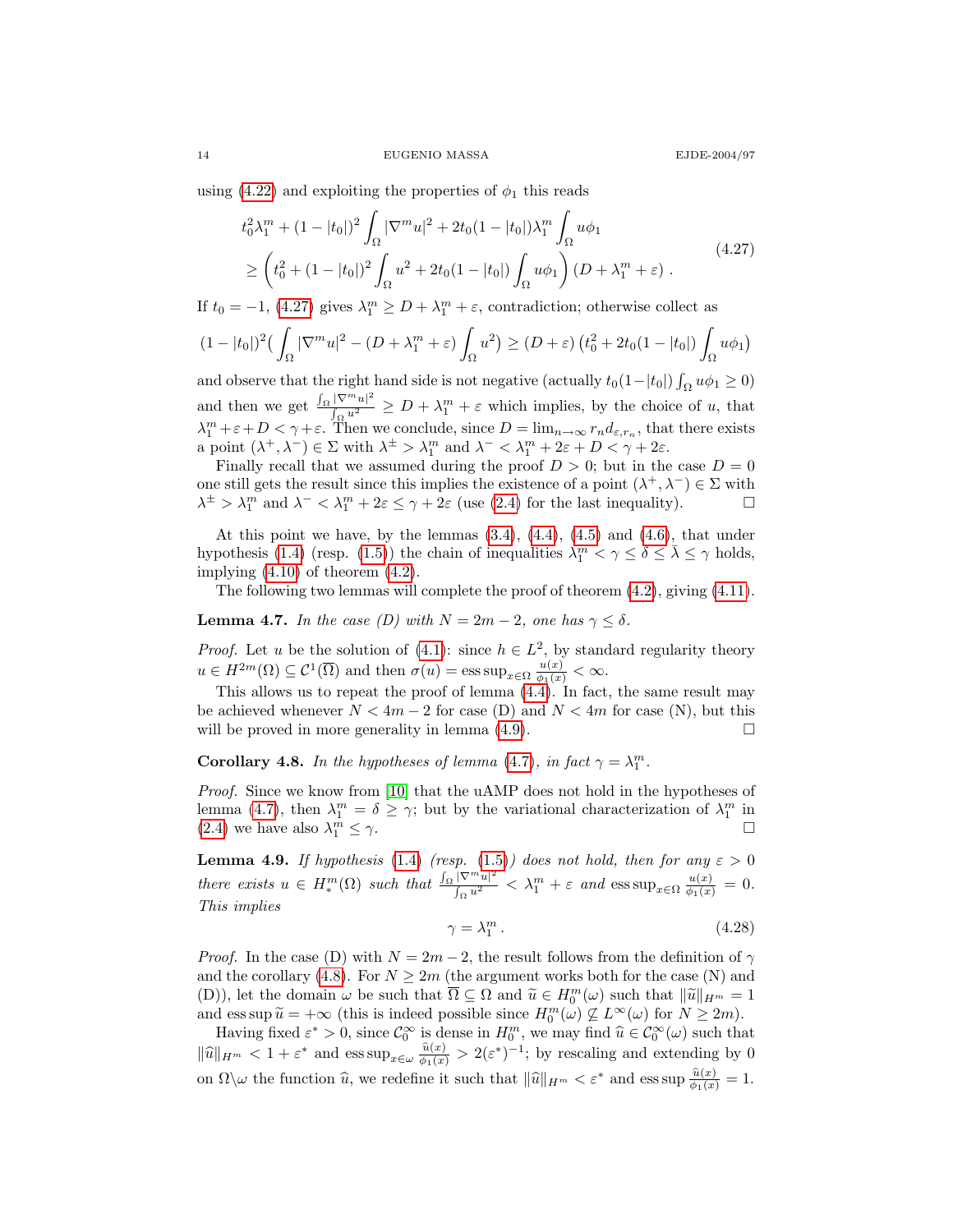Now consider the function  $u = -\phi_1 + \hat{u}$ :

$$
\operatorname{ess}\sup_{x\in\Omega}\frac{u(x)}{\phi_1(x)} = \operatorname{ess}\sup_{x\in\Omega}\left(-1 + \frac{\widehat{u}(x)}{\phi_1(x)}\right) = 0,
$$
  

$$
\int_{\Omega}|\nabla^m u|^2 = \lambda_1^m \int_{\Omega}|\phi_1|^2 + \int_{\Omega}|\nabla^m \widehat{u}|^2 - 2\lambda_1^m \int_{\Omega}\phi_1 \widehat{u} \le \lambda_1^m + (\varepsilon^*)^2 + 2\lambda_1^m \varepsilon^*,
$$
  

$$
\int_{\Omega}u^2 = \int_{\Omega}\phi_1^2 + \int_{\Omega}\widehat{u}^2 - 2\int_{\Omega}\phi_1 \widehat{u} \ge 1 - (\varepsilon^*)^2 - 2\varepsilon^*;
$$

then by choosing  $\varepsilon^*$  small enough we may make the ratio  $\frac{\int_{\Omega} |\nabla^m u|^2}{\int_{\Omega} u^2}$  $\frac{|V'''u|}{\int_{\Omega} u^2} < \lambda_1^m + \varepsilon$  for any  $\varepsilon > 0$  as small as desired, with  $\text{ess sup}_{x \in \Omega} \frac{u(x)}{\phi_1(x)} = 0$ . This gives  $\gamma \leq \lambda_1^m$ , and again the variational characterization of  $\lambda_1^m$  in [\(2.4\)](#page-3-3) gives  $\gamma \geq \lambda_1^m$ .

In the more difficult case  $N = 2m - 1$  (for the case (D)) we have  $H^m(\Omega) \subseteq C^0(\overline{\Omega})$ but  $H^m(\Omega) \nsubseteq \mathcal{C}^{0,\alpha}(\overline{\Omega})$  for  $\alpha \in (1/2,1]$ : we will exploit this and the behavior of  $\phi_1$ at the boundary to obtain the function  $\hat{u}$  which will prove the claim as above.

First observe that by the regularity of  $\partial\Omega$  we may always fix a point  $x_c \in \partial\Omega$ , denote by  $\nu$  the internal normal at  $x_c$  and build a family  $\{\beta_t\}_{t\in(0,T]}$  of balls  $\beta_t =$  $B(x_c+2t\nu, t)$  such that  $\beta_t \subseteq \Omega$  for any  $t \in (0, T]$ ; without loss of generality suppose  $T=1$ .

Having fixed  $\varepsilon^* > 0$  small enough, let  $B_1$  be the unit ball and  $u \in C_0^{\infty}(B_1)$  be such that  $||u||_{H^m} \leq \varepsilon^*$  and  $\sup_{x \in B_1} \frac{u(x)}{\phi_1(x)} = k \in (0, 1)$ , then denote by  $u_t \in H_0^m(\Omega)$ the function

$$
u_t = \begin{cases} t^{\alpha} u(\frac{x - (x_c + 2t\nu)}{t}) & \text{for } x \in \beta_t \\ 0 & \text{for } x \notin \beta_t \end{cases}
$$
(4.29)

with arbitrary  $\alpha \in (1/2, 1)$ .

By the choice of u we have  $(-\phi_1 + u_1) < 0$  in  $\Omega$ ; however since  $\sup_{x \in \Omega} u_t(x) =$  $t^{\alpha}$  sup<sub> $x \in B_1$ </sub>  $u(x)$  and  $\phi_1|_{\beta_t} < Ct$  for a suitable constant C, there exists a  $\delta \in (0,1)$ such that  $\sup_{x \in \Omega} [-\phi_1(x) + u_\delta(x)] > 0$  and then by continuity there exists  $\tau \in (\delta, 1)$ such that

$$
\sup_{x \in \Omega} [-\phi_1(x) + u_\tau(x)] = 0, \text{ that is } \sup_{x \in \Omega} \frac{u_\tau(x)}{\phi_1(x)} = 1. \quad (4.30)
$$

Now let us estimate the norms of the  $u_{\tau}$ : by standard computation  $||u_{\tau}||_{L^2} =$  $\tau^{\alpha+N/2} \|u\|_{L^2}$  and  $\|\nabla^m u_\tau\|_{L^2} = \tau^{\alpha+N/2-m} \|\nabla^m u\|_{L^2}$ ; then

$$
||u_{\tau}||_{H^m} \le \tau^{\alpha + N/2 - m} ||u||_{H^m}
$$
\n(4.31)

and since  $\alpha + N/2 - m > 0$  we get  $||u_\tau||_{H^m} \leq \varepsilon^*$  and so the function  $u_\tau$  is indeed the  $\widehat{u}$  we were looking for.

*Proof of theorem*  $(4.2)$ . As anticipated above, the lemmas  $(3.4)$ ,  $(4.4)$ ,  $(4.5)$  and [\(4.6\)](#page-12-5) give, under hypothesis [\(1.4\)](#page-0-0) (resp. [\(1.5\)](#page-0-2)), the chain of inequalities  $\lambda_1^m < \gamma \leq$  $\delta \leq \bar{\lambda} \leq \gamma$  which implies [\(4.10\)](#page-10-1). When hypothesis [\(1.4\)](#page-0-0) (resp. [\(1.5\)](#page-0-2)) does not hold, from the lemmas [\(4.5\)](#page-12-4), [\(4.6\)](#page-12-5) one gets  $\delta \leq \bar{\lambda} \leq \gamma$ ; then lemma [\(4.9\)](#page-13-1) gives  $\gamma = \lambda_1^m$ and so implies [\(4.11\)](#page-10-4) (observe that  $\delta$ ,  $\bar{\lambda} \geq \lambda_1^m$  by their definition).

## 5. Proof of the PS condition for functional [\(2.3\)](#page-3-1)

<span id="page-14-0"></span>In this section we prove lemma [\(3.8\)](#page-6-0); the proof will be adapted from that in [\[8\]](#page-18-0).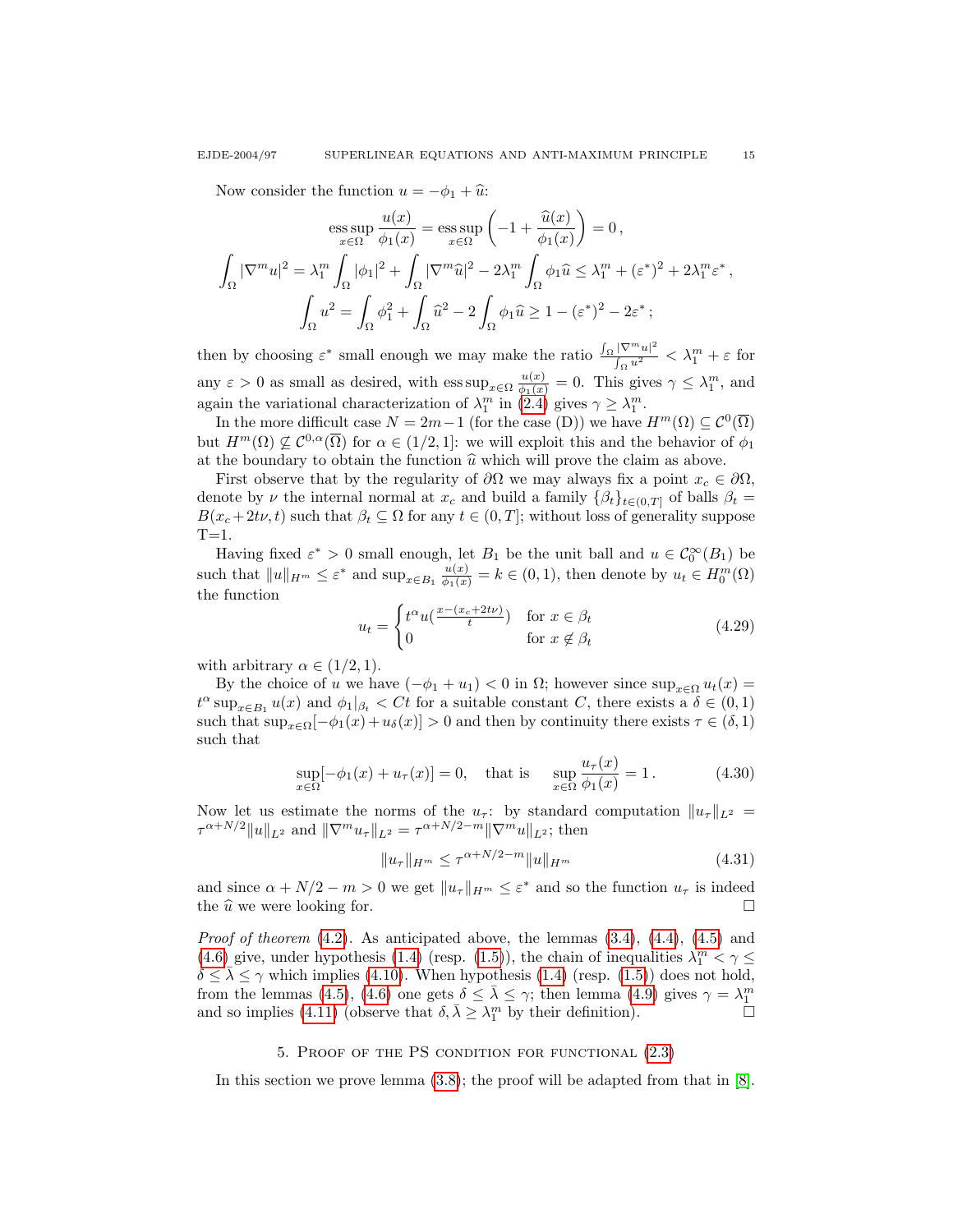First note that from hypothesis [\(1.3\)](#page-0-4) one can always make the estimates: for any  $\varepsilon > 0$ ,  $\overline{s} \in \mathbb{R}$  and  $M \in R$ , there exist  $C_M$ ,  $C_{\varepsilon} \in \mathbb{R}$  (of course depending also on  $\bar{s}$ ) such that

<span id="page-15-1"></span><span id="page-15-0"></span>
$$
g(x,s) \ge Ms - C_M \quad \text{for } s > \bar{s},\tag{5.1}
$$

$$
|g(x,s)| \le \varepsilon(-s) + C_{\varepsilon} \quad \text{for } s \le \bar{s} . \tag{5.2}
$$

Let now  $\{u_n\} \subseteq H_*^m(\Omega)$  be a PS sequence, i.e. there exist  $T > 0$  and  $\varepsilon_n \to 0^+$  such that

$$
|F(u_n)| = \left| \frac{1}{2} \int_{\Omega} |\nabla^m u_n|^2 - \frac{\lambda}{2} \int_{\Omega} |u_n|^2 - \int_{\Omega} G(x, u_n) - \int_{\Omega} hu_n \right| \le T \quad , \qquad (5.3)
$$

$$
|\langle F'(u_n), v \rangle| = \left| \int_{\Omega} \nabla^m u_n \nabla^m v - \lambda \int_{\Omega} u_n v - \int_{\Omega} g(x, u_n) v - \int_{\Omega} hv \right|
$$

$$
\le \varepsilon_n ||v||_{H^m}, \quad \forall v \in H_*^m.
$$

1. Suppose  $u_n$  is not bounded, then we can assume  $||u_n||_{H^m} \geq 1$ ,  $||u_n||_{H^m} \to +\infty$ and define  $z_n = \frac{u_n}{\|u_n\|_{H^m}}$ , so that  $z_n$  is a bounded sequence in  $H^m_*$  and we can select a subsequence such that  $z_n \to z_0$  weakly in  $H_*^m$  and strongly in  $L^2(\Omega)$  and  $\mathcal{C}^0(\overline{\Omega})$  $(\text{resp. } \mathcal{C}^1(\overline{\Omega})).$ 

2. Claim: 
$$
z_0 \leq 0
$$
.

Proof of the claim. Let  $\Omega^+ = \{x \in \Omega : z_0(x) > 0\}$  and  $v \in C_0^{\infty}(\Omega^+)$  with  $v \ge 0$ so that  $z_p = z_0^+ v = z_0 v \in H_*^m(\Omega)$ . By considering, for arbitrary v as above,  $\begin{array}{c} \n\end{array}$  $\langle F'(u_n), z_p \rangle$  $\frac{\mathbf{F}'(u_n), z_p}{\|u_n\|_{H^m}}$  we get

<span id="page-15-2"></span>
$$
\int_{\Omega} \frac{g(x, u_n)z_p}{\|u_n\|_{H^m}} \leq \left| \int_{\Omega} \nabla^m z_n \nabla^m z_p \right| + \lambda \left| \int_{\Omega} z_n z_p \right| + \left| \int_{\Omega} \frac{hz_p}{\|u_n\|_{H^m}} \right| + \frac{\varepsilon_n \|z_p\|_{H^m}}{\|u_n\|_{H^m}}. (5.4)
$$

Now for any  $\bar{x}$  such that  $z_p(\bar{x}) > 0$ , we have that  $u_n(\bar{x}) > 0$  for n big enough and then we can use the estimate  $(5.1)$  to obtain

$$
\frac{g(\bar{x}, u_n)}{\|u_n\|_{H^m}} \ge Mz_n(\bar{x}) - \frac{C_M}{\|u_n\|_{H^m}}; \tag{5.5}
$$

by first taking  $\liminf$  and then exploiting the arbitrariness of  $M$  we get

$$
\lim_{n \to +\infty} \frac{g(\bar{x}, u_n)}{\|u_n\|_{H^m}} = +\infty \tag{5.6}
$$

Joining equations [\(5.1\)](#page-15-0) and [\(5.2\)](#page-15-1) with  $\bar{s} = 0$  and divided by  $||u_n||_{H^m}$  we get

<span id="page-15-3"></span>
$$
\frac{g(x, u_n)}{\|u_n\|_{H^m}} \ge -\varepsilon |z_n| - \frac{\max\{C_M, C_\varepsilon\}}{\|u_n\|_{H^m}}; \tag{5.7}
$$

since  $z_n$  is uniformly bounded by its  $\mathcal{C}^0$  convergence and  $||u_n||_{H^m} \geq 1$ , this implies that the functions  $\frac{g(x,u_n)}{\|u_n\|_{H^m}}$  are bounded below uniformly so that we can use Fatou's Lemma and get from [\(5.4\)](#page-15-2) and supposing  $z_p \neq 0$ 

$$
+\infty = \int_{\Omega} \lim_{n \to +\infty} \frac{g(x, u_n)z_p}{\|u_n\|_{H^m}} \le \liminf_{n \to +\infty} \int_{\Omega} \frac{g(x, u_n)z_p}{\|u_n\|_{H^m}}
$$
  

$$
\le \liminf_{n \to +\infty} \left( \left| \int_{\Omega} \nabla^m z_n \nabla^m z_p \right| + \lambda \left| \int_{\Omega} z_n z_p \right| + \left| \int_{\Omega} \frac{hz_p}{\|u_n\|_{H^m}} \right| + \frac{\varepsilon_n \|z_p\|_{H^m}}{\|u_n\|_{H^m}} \right), \tag{5.8}
$$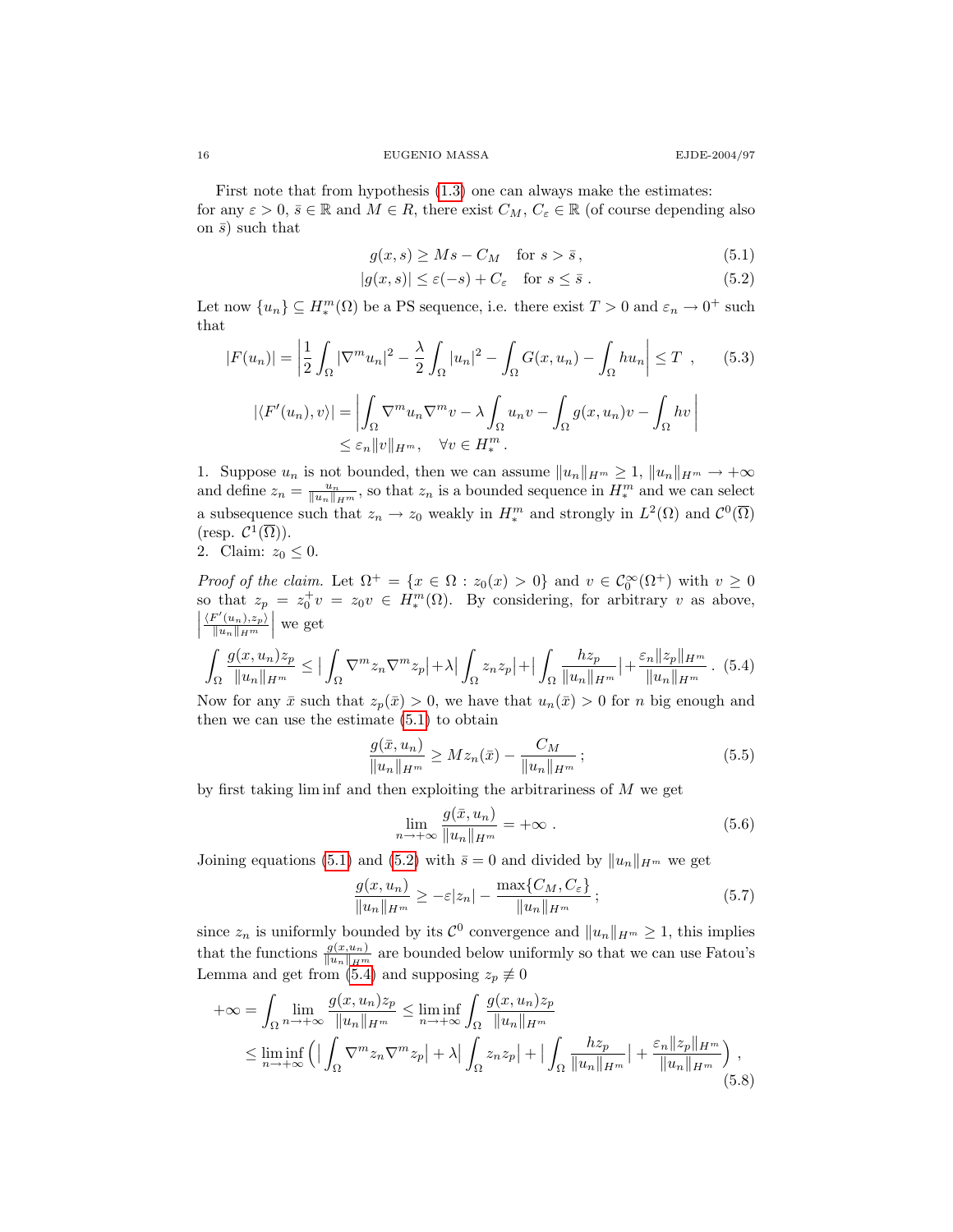but the right hand side can be estimated since the first two terms are bounded by  $(1 + \lambda) \|z_n\|_{H^m} \|z_p\|_{H^m} \le (1 + \lambda) \|z_p\|_{H^m}$  and the last two clearly go to zero; then equation [\(5.8\)](#page-15-3) gives rise to a contradiction unless  $z_0 \leq 0$ .

<span id="page-16-3"></span>3. Claim:

<span id="page-16-0"></span>
$$
\limsup_{n \to +\infty} \int_{\Omega} \frac{g(x, u_n) z_n}{\|u_n\|_{H^m}} \le 0.
$$
\n(5.9)

*Proof of the claim.* By considering  $|2F(u_n) - \langle F'(u_n), u_n \rangle|$  we get:

$$
\int_{u_n > s_0} g(x, u_n) u_n - 2G(x, u_n)
$$
\n
$$
\leq \int_{u_n \leq s_0} 2G(x, u_n) - g(x, u_n) u_n + \left| \int_{\Omega} h u_n \right| + 2T + \varepsilon_n \|u_n\|_{H^m}.
$$
\n(5.10)

The right hand side may be estimated as follows:

<span id="page-16-2"></span>• we use estimate [\(5.2\)](#page-15-1) (once integrated and once multiplied by  $u_n$ ) to get a constant  $D_\varepsilon$  such that

$$
\int_{u_n \le s_0} 2G(x, u_n) - g(x, u_n)u_n \le \int_{\Omega} (\varepsilon u_n^2 + \tilde{D}_{\varepsilon} |u_n|) \le \varepsilon ||u_n||_{L^2}^2 + D_{\varepsilon} ||u_n||_{L^2};
$$
 (5.11)

•  $\left| \int_0^1 hu_n \right| \leq \|h\|_{L^2} \|u_n\|_{L^2} \leq \|h\|_{L^2} \|u_n\|_{H^m}.$ 

For the left hand side we use hypothesis [\(1.6\)](#page-1-0) to obtain

<span id="page-16-1"></span>
$$
(1 - 2\theta) \int_{u_n > s_0} g(x, u_n) u_n \le \int_{u_n > s_0} g(x, u_n) u_n - 2G(x, u_n)
$$
 (5.12)

and then, since  $(1 - 2\theta) > 0$ , joining all estimates from  $(5.10)$  to  $(5.12)$ , we get

$$
\int_{u_n>s_0} g(x,u_n)u_n \leq \frac{1}{1-2\theta}(A_{\varepsilon}||u_n||_{H^m} + \varepsilon||u_n||_{L^2}^2 + 2T). \tag{5.13}
$$

Finally, dividing by  $||u_n||_{H^m}^2$  and estimating for  $u_n \leq s_0$  as in [\(5.11\)](#page-16-2), we get (redefining the constants)

$$
\int_{\Omega} \frac{g(x, u_n)z_n}{\|u_n\|_{H^m}} \le C \left(\varepsilon \frac{\|u_n\|_{L^2}^2}{\|u_n\|_{H^m}^2} + \frac{A_{\varepsilon}}{\|u_n\|_{H^m}} + \frac{T}{\|u_n\|_{H^m}^2}\right) \tag{5.14}
$$

by first taking lim sup and then exploiting the arbitrariness of  $\varepsilon$  one obtains the claim.  $\Box$ 

4. Claim:

<span id="page-16-4"></span>
$$
\limsup_{n \to +\infty} \int_{\Omega} |\nabla^m z_n|^2 \le \lim_{n \to +\infty} \lambda \int_{\Omega} z_n^2 = \lambda \int_{\Omega} z_0^2. \tag{5.15}
$$

*Proof of the claim.* By considering  $\Big|$  $\langle F'(u_n), z_n \rangle$  $\frac{\mathbb{F}'(u_n), z_n}{\|u_n\|_{H^m}}$  we get:

$$
\int_{\Omega} |\nabla^m z_n|^2 \leq \lambda \int_{\Omega} z_n^2 + \int_{\Omega} \frac{g(x, u_n)z_n}{\|u_n\|_{H^m}} + \Big| \int_{\Omega} \frac{hz_n}{\|u_n\|_{H^m}} \Big| + \frac{\varepsilon_n \|z_n\|_{H^m}}{\|u_n\|_{H^m}},
$$

where, taking lim sup and using equation [\(5.9\)](#page-16-3), all the terms in the right hand side go to zero except the first that converges to  $\lambda ||z_0||_I^2$  $L^2$  .

5. Claim: if  $\lambda \in (\lambda_1^m, \gamma)$  then  $z_0 = 0$ .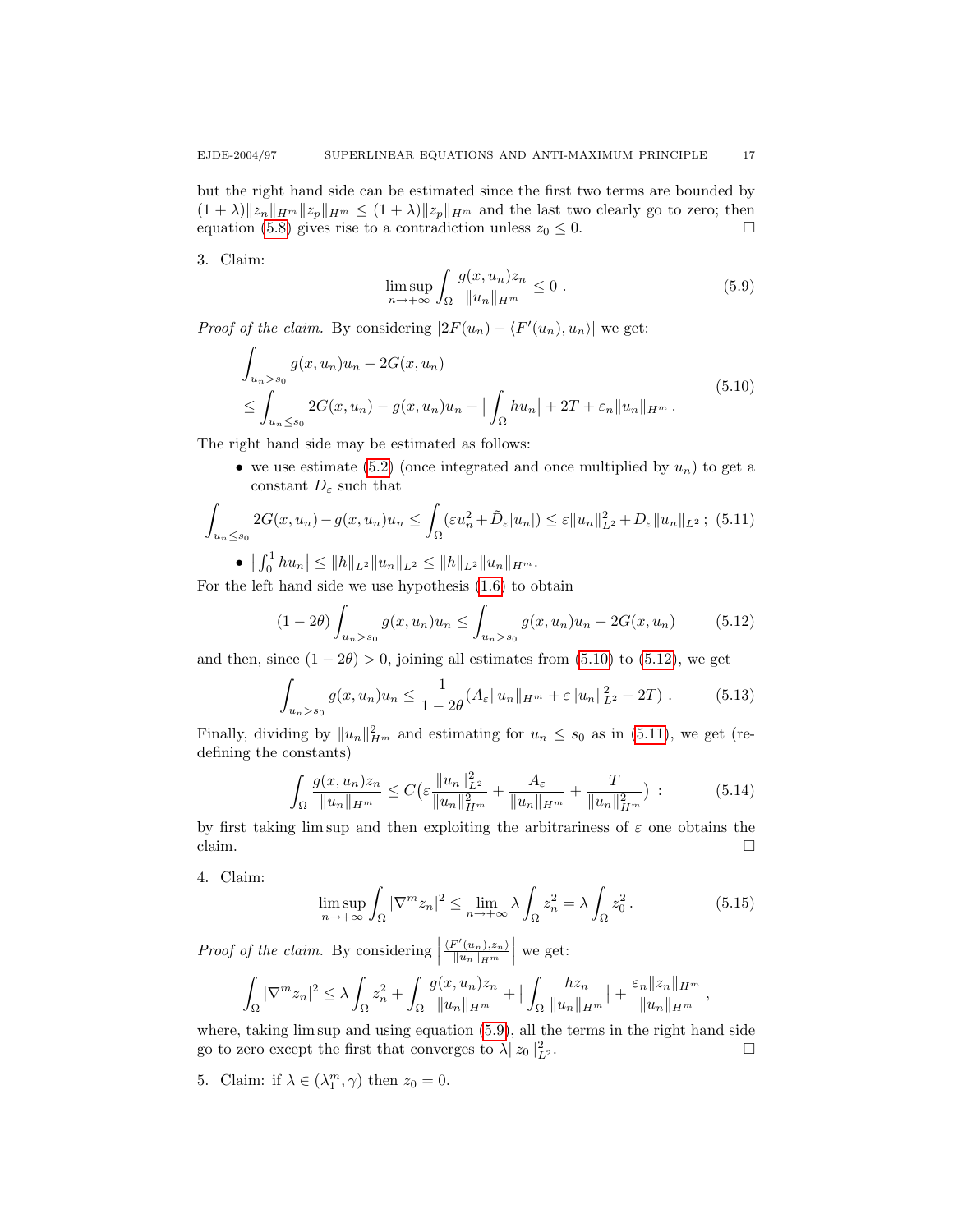18 EUGENIO MASSA EJDE-2004/97

*Proof of the claim.* We will first prove that  $z_0 \in S_0$  (see the definition in [\(3.3\)](#page-3-4)): suppose for the sake of contradiction that  $\sup_{x \in \Omega} \frac{z_0(x)}{\phi_1(x)} < 0$ . Since  $z_n \to z_0$  in  $\mathcal{C}^0(\overline{\Omega})$  in the case (N) and in  $\mathcal{C}^1(\overline{\Omega})$  in the case (D), we have that  $\frac{z_n}{\phi_1} < \frac{1}{2} \frac{z_0}{\phi_1} < 0$  for  $n > \bar{n}$  and then  $u_n < 0$  in  $\Omega$  for  $n > \bar{n}$ . This allows us to use the estimate [\(5.2\)](#page-15-1) to obtain that

<span id="page-17-0"></span>
$$
\left| \frac{g(x, u_n)}{\|u_n\|_{H^m}} \right| \le \varepsilon |z_n(x)| + \frac{C_{\varepsilon}}{\|u_n\|_{H^m}} ;
$$
\n(5.16)

by first taking lim sup and then exploiting the arbitrariness of  $\varepsilon$  we get

<span id="page-17-1"></span>
$$
\lim_{n \to +\infty} \left| \frac{g(x, u_n)}{\|u_n\|_{H^m}} \right| = 0 \tag{5.17}
$$

By considering  $\left|\frac{\langle F'(u_n), \phi_1 \rangle}{\|u_n\|_{H^m}}\right|$  $\frac{\langle \psi''(u_n),\phi_1 \rangle}{\|u_n\|_{H^m}}$  we get

$$
\left| (\lambda_1^m - \lambda) \int_{\Omega} z_n \phi_1 \right| \le \left| \int_{\Omega} \frac{g(x, u_n) \phi_1}{\|u_n\|_{H^m}} \right| + \left| \int_{\Omega} \frac{h \phi_1}{\|u_n\|_{H^m}} \right| + \frac{\varepsilon_n \|\phi_1\|_{H^m}}{\|u_n\|_{H^m}}.
$$
 (5.18)

Since equation [\(5.16\)](#page-17-0) also tells that the functions in the sequence are dominated (for  $n > \bar{n}$ ) by  $\max_{x \in \overline{\Omega}} |z_0| + 1 + C_{\varepsilon=1}$ , we can use dominated convergence to assert that

$$
\lim_{n \to +\infty} \left| \int_{\Omega} \frac{g(x, u_n)\phi_1}{\|u_n\|_{H^m}} \right| \le \lim_{n \to +\infty} \int_{\Omega} \left| \frac{g(x, u_n)}{\|u_n\|_{H^m}} \right| \phi_1 = \int_{\Omega} \lim_{n \to +\infty} \left| \frac{g(x, u_n)}{\|u_n\|_{H^m}} \right| \phi_1 = 0. \tag{5.19}
$$

Now we may take limit in equation [\(5.18\)](#page-17-1), to get

$$
(\lambda_1^m - \lambda) \int_{\Omega} z_0 \phi_1 = 0.
$$
 (5.20)

This, with  $\lambda \neq \lambda_1^m$ , gives  $\int_{\Omega} z_0 \phi_1 = 0$  which, since  $z_0 \leq 0$ , would imply  $z_0 \equiv 0$ : we conclude that  $z_0 \in S_0$  as claimed. Finally, this implies  $\int_{\Omega} |\nabla^m z_0|^2 \ge \gamma \int_{\Omega} z_0^2$  by the definition of  $\gamma$ , which contradicts equation [\(5.15\)](#page-16-4) unless  $z_0 = 0$  since otherwise, by the weak convergence,

$$
\int_{\Omega} |\nabla^m z_0|^2 \le \liminf_{n \to +\infty} \int_{\Omega} |\nabla^m z_n|^2 \le \lambda \int_{\Omega} z_0^2 < \gamma \int_{\Omega} z_0^2.
$$
 (5.21)

6. Claim: if  $\lambda = \lambda_1^m$ ,  $\int_{\Omega} h \phi_1 < 0$  and hypothesis [\(1.7\)](#page-1-1) holds, then  $z_0 = 0$ .

*Proof of the claim.* Equation [\(5.15\)](#page-16-4) and the weak convergence of  $z_n$  to  $z_0$  implies

$$
\int_{\Omega} |\nabla^m z_0|^2 \le \liminf_{n \to +\infty} \int_{\Omega} |\nabla^m z_n|^2 \le \lambda_1^m \int_{\Omega} z_0^2,
$$
\n(5.22)

which implies that  $z_0 \in span{\phi_1}$ , that is  $z_0 = -\rho \phi_1$  for some  $\rho \geq 0$ . By considering  $|\langle F'(u_n), \phi_1 \rangle|$  with  $\lambda = \lambda_1^m$  we get

$$
\left| \int_{\Omega} g(x, u_n) \phi_1 + \int_{\Omega} h \phi_1 \right| \leq \varepsilon_n \| \phi_1 \|_{H^m} . \tag{5.23}
$$

Taking lim sup gives

<span id="page-17-2"></span>
$$
\limsup_{n \to +\infty} \int_{\Omega} g(x, u_n)\phi_1 = -\int_{\Omega} h\phi_1 > 0, \qquad (5.24)
$$